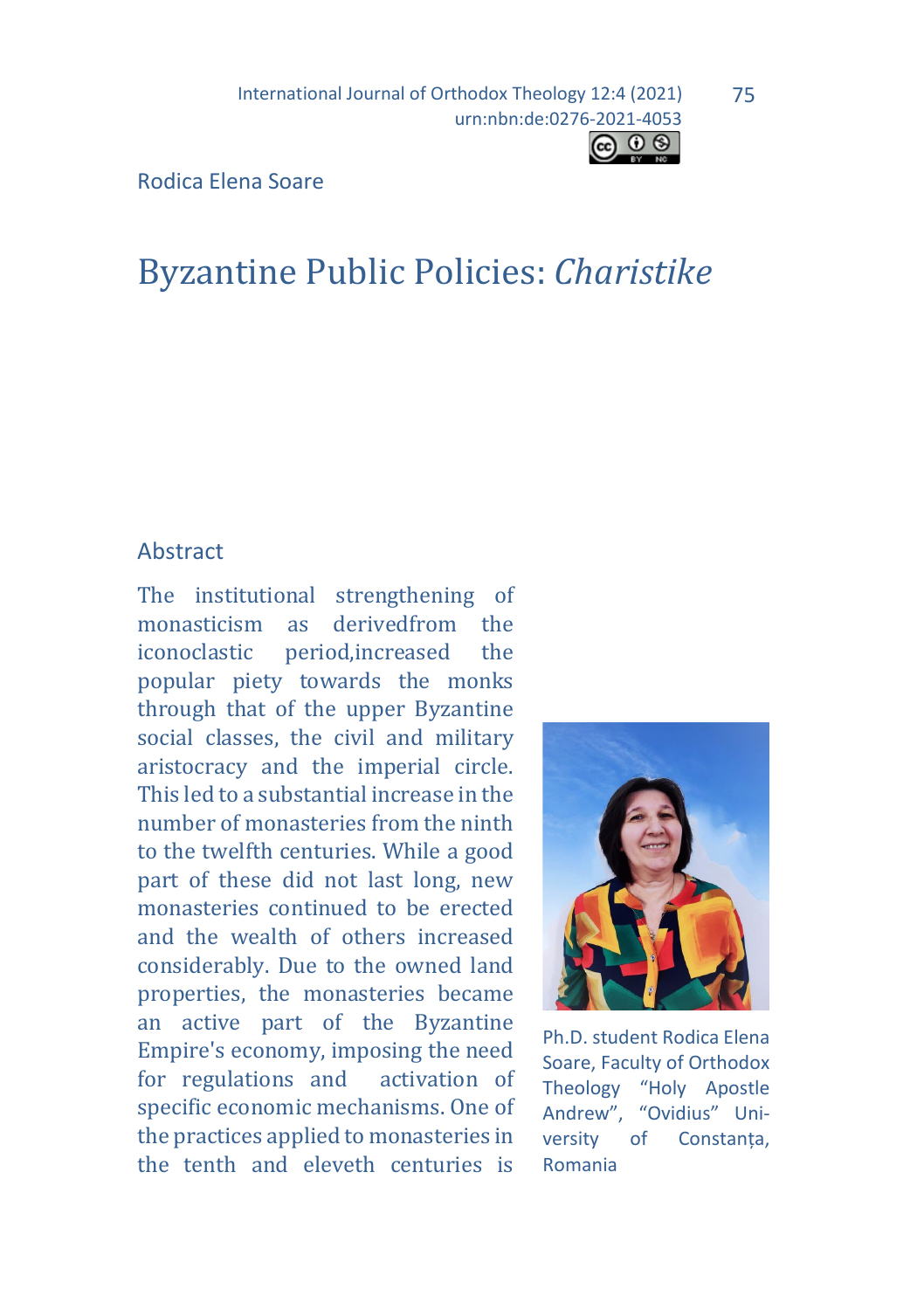charistike.Its purpose was to assign the monastery to a person, charistikarios, who was obliged to manage it financially, receiving as a benefit, the right to dispose of total income and movable and immovable property of the monastery. This study aims to present aspects of the practice of charistike,the influence and changes brought on Byzantine society and culture.

## Keywords

Charistike, Monasticsm, Typikon, Eleventh century, Economy

# **1 Introduction**

The monasticism played an important role in the Byzantine world, representing the spiritual ideal, the path to perfection for all Byzantins. Its spiritual character did not segregate monasticism from society, even becomingan active component of the Empire's economyover time. This is due, on the one hand, to the institutional character that monasticism has acquired over the centuries, based entirely on ascetic life with all the reverberations produced by it at all levels of the social structure.[1](#page-1-0) The affirmation and acceptance of the monastic institution, especially after the confrontation produced by the iconoclastic heresy, had as a result the appearance of a large number of monasteries from the ninth to the twelfth cent[ur](#page-1-1)ies, mostly of thembeing an imperial and aristocratic initiative.2 On

<span id="page-1-0"></span>j <sup>1</sup> Rodica Elena Soare, "*Monahismul răsăritean, de la asceza particulară la forma instituțională*", in *Biserica Ortodoxă, statul şisocietatea românească. Istorie, cultură şi mărturisire creştină în societatea europeană*, ediția a III-a, Constanța, 24-25 mai 2021, ed.: Pr. Conf. Dr. Constantin Claudiu Cotan, Editura Universitară, București (2021), pp. 81-89.

<span id="page-1-1"></span><sup>2</sup> Peter Charanis, *"The monk as an element of Byzantine society"*, *Dumbarton Oaks papers,* vol. 25 (1971), p. 67.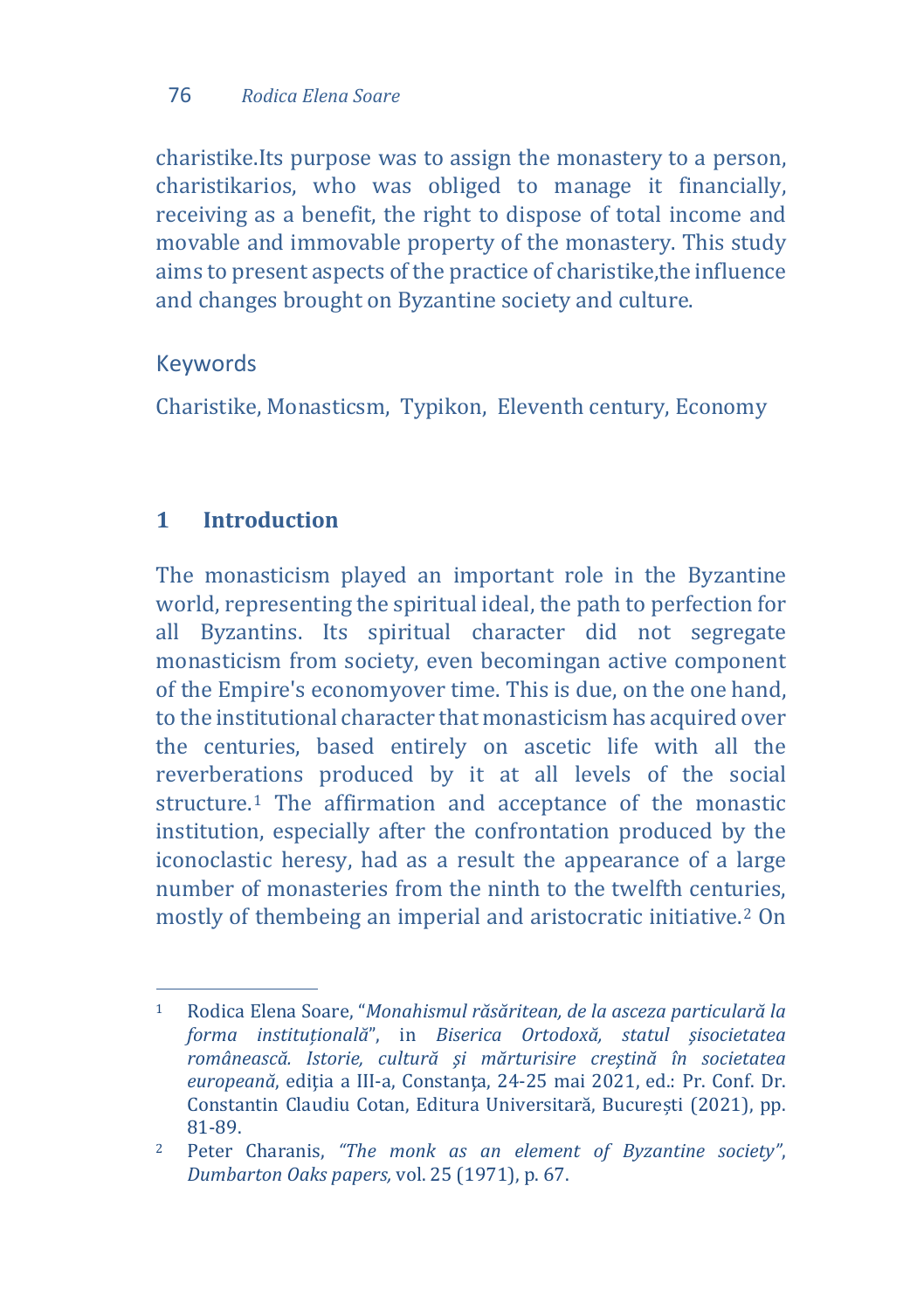the other hand, the monastery, a monastic "territory" par excellence,it paradoxically also represented the meeting place and reason for the interaction between the monk and the secular world, with strong social, economic and political implications. Being involved in the social and ecclesiastical life in the Greek East and in the Latin West, the presence of monks was equally manifested throughout the whole Christian area[.3](#page-2-0)The piety of the laymen led to the endowment with land properties and various other movable and immovable assets, which often exceeded the capacity of monks' administration and, especially, their desire to have these worriesfor the material aspects of life.

## **2 The status and state of monasteries in the tenth and eleventh centuries**

From a spiritual perspective, the monastery is a gift to God, which should limitthe human interventionin some respects. The most problematichuman actions in this regard is related to the alienation of the goods consecrated to God. From the legal perspective, the monastery was built from a personal initiative, being therefore private property. Thus, the owned properties placed the monasteries among the landowners, subjecting them to the imperial laws applicable to them. From the canonical perspective, the establishment of a monastery could not be done without the consent of the Church through the local bishop, to whom the monks were subjected, according to canon 4 of the Fourth Ecumenical Council of Chalcedon.

In this context, the imperial laws on the purchase of smallholders', peasants' or soldiers' propertiesby large aristocratic owners, also refer to monasteries, some of which are considered as belonging to large owners and others belonging to

<span id="page-2-0"></span> $\overline{3}$ <sup>3</sup> Constantin Claudiu Cotan, *"Petru Damiani sau imaginea unei autorităţi bisericeşti din secolul al XI-lea"*, in *Biserica Ortodoxă, statul şi societatea românească*..., pp. 362-380.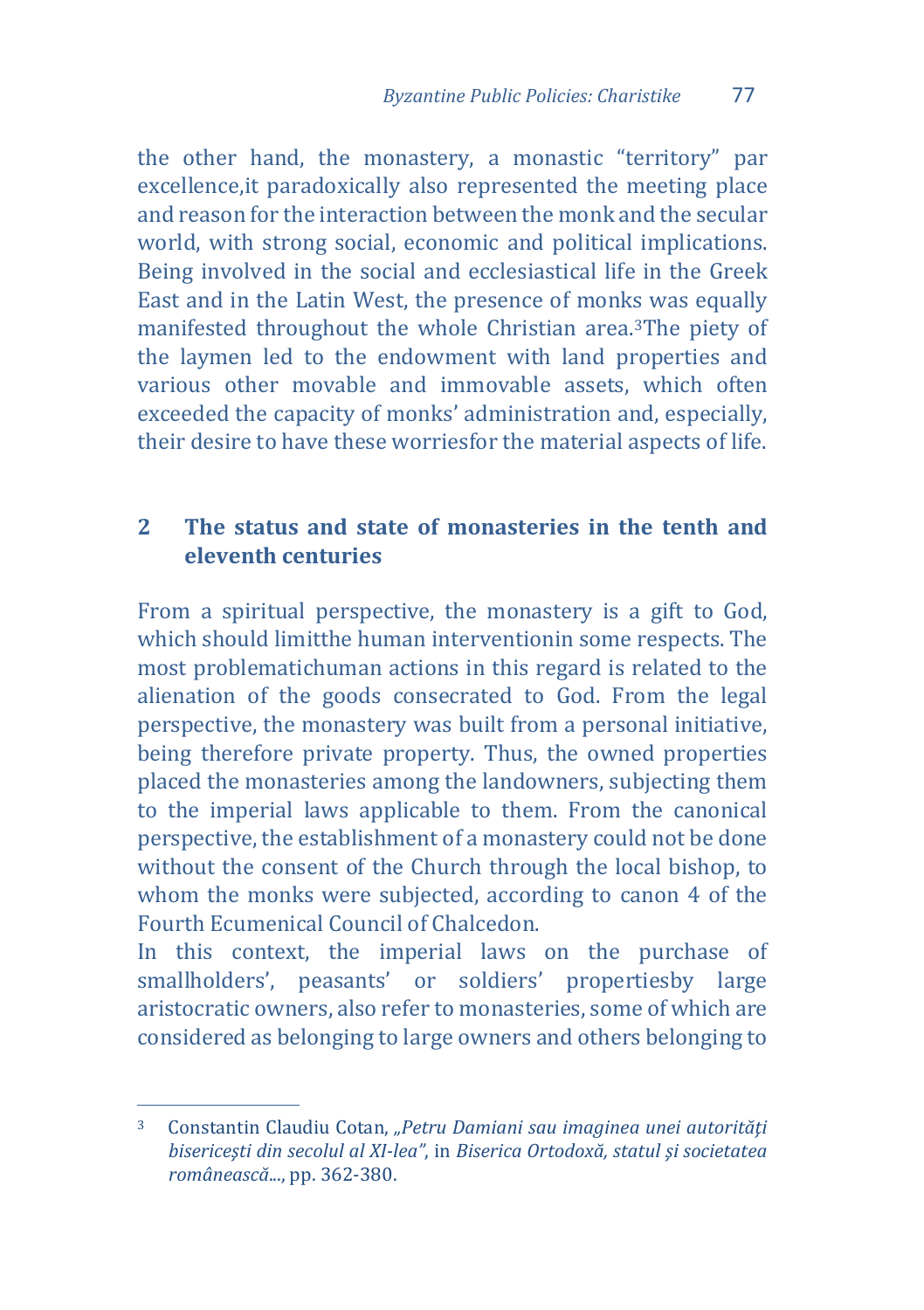the category of small owners. According to the Emperor Romanus I Lecapenus's novel in 934, *hegoumenoi* falls into the category of the "powerful" – δυνατοί, along with the metropolitans, bisho[ps](#page-3-0) and archbishops, the emperor forbidding them to purchase land from peasants.<sup>4</sup>Another novel offers the example of a monastery as a small owner. The novel issued in 996 by Emperor Basil II redefined the status of monasteries founded in villages on the lands of free peasants, calling the settlements with less than eight monks, houses of prayer and not monasteries.<sup>[5](#page-3-1)</sup> Its purpose was to protect the land ownership of small monasteries founded by peasants on their own land. Such a settlement was found lasting no longer than the very life of the founder. If it was considered a monastery, after the death of the peasant founder who was sometimes monk too, this land would go out of the economic circuit of the Empire passing into the Church patrimony.

The emperors' concern about the efficient use of land was natural in the context of the centralized economy based on tax revenues. The success of the army andtherefore the security of the Empiredepended on the proper functioning of the economy and the effectiveness of tax collection. At the foundation of the Byzantine economy was the fiscal economic unit, *chorion* – the Byzantine village, which provided most of the taxes paid from working of the land. The interest in the good administration of the monasteries' lands follows the same reasoning, and the imperial concern for them arose due to the inability of the monks to work the lands received through donations and the waste of capital due to the lack of labor force. At the same time, the emperors intuited the economic potential of the monasteries under the conditions of a good administration. The effective management of the monasteries brought revenue to both the State and the Church. A document with a double significance for

<span id="page-3-0"></span> $\overline{4}$ <sup>4</sup> *Jus Graeco-Romanum. 3:Novellae constitutions*, Zachariae von Lingenthal (ed.), T.O. Weigel, Leipzig, 1857, Coll. III, Nov. V, p. 246.

<span id="page-3-1"></span><sup>5</sup> *Jus Graeco-Romanum. 3*, Coll. III, Nov. XXVIII, pp. 313-315.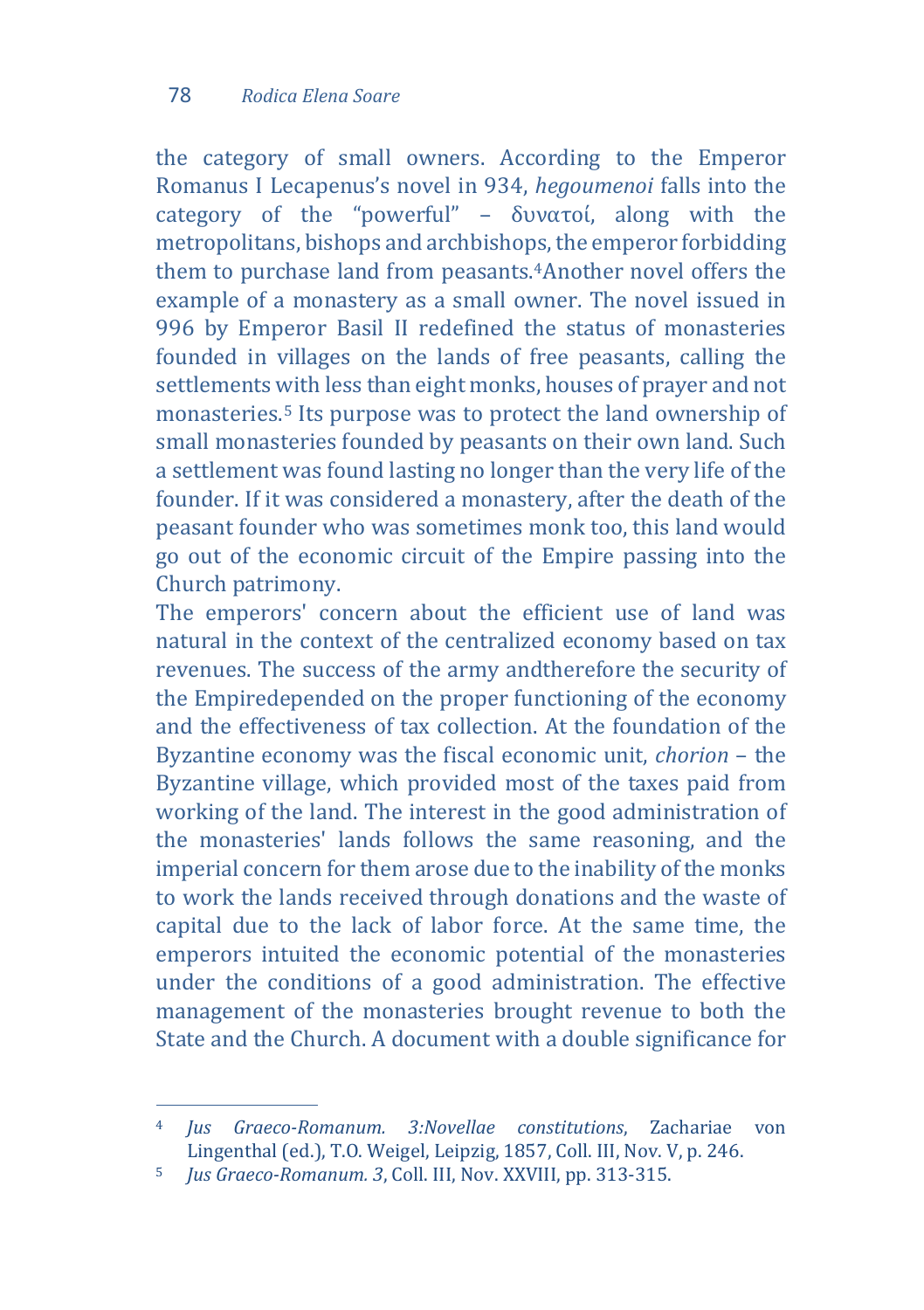this study is the no[v](#page-4-0)el of Emperor Nikephoros II Phokas (963- 969) issued in 964.<sup>6</sup> First of all, it provides information on the state of the monasteries in the tenth century. Secondly, it launches the concept of the efficiency of the material administration of monasteries, which was the basis of *charistike*, marking its initiation.

The contribution of the monastic institution to the victory over iconoclasm allowed the resumption of the momentum of the establishment of monasteries before it. Thus, "their number increased greatly and became disproportionate to the need", and the erection of monasteries continued, although thousands of monasteries needed material supportwith the passage of time. The emperor condemned the obstination with which some people continued to establish monasteries instead of helping to rehabilitate the existing ones, considering it vain glory, so he also banned such initiatives. Instead, he recommended that the monasteries be endowed not only with land properties, but also with those necessary for the work of their land and the acquisition of income, "slaves, oxen, sheep and other animals." Therefore, the monasterieswith good administration, became even a source of material and not only spiritual profit for theEmpire. However, in order not to lose this spiritual gain, material concerns did not have to prevail for the monks, but had to be left in the laymen'scare, this aspect being an essential aspect in differentiating the two social categories. This was the suggested solution to the present economic problem of the Empire: to stop the construction of new monasteries and to renovate and efficiently manage the existing ones. The involvement of the laity in the life of the monastery was not a novelty at the end of the first millennium,it seemedto be practiced even before the Fourth Council of Chalcedon, since canon 24 issued at this council, regarding the change of destination of the monasteries, stipulated that "the monasteries

<span id="page-4-0"></span>j <sup>6</sup> *Jus Graeco-Romanum. 3*, Coll. III, Nov. XXVIII, pp. 292-296.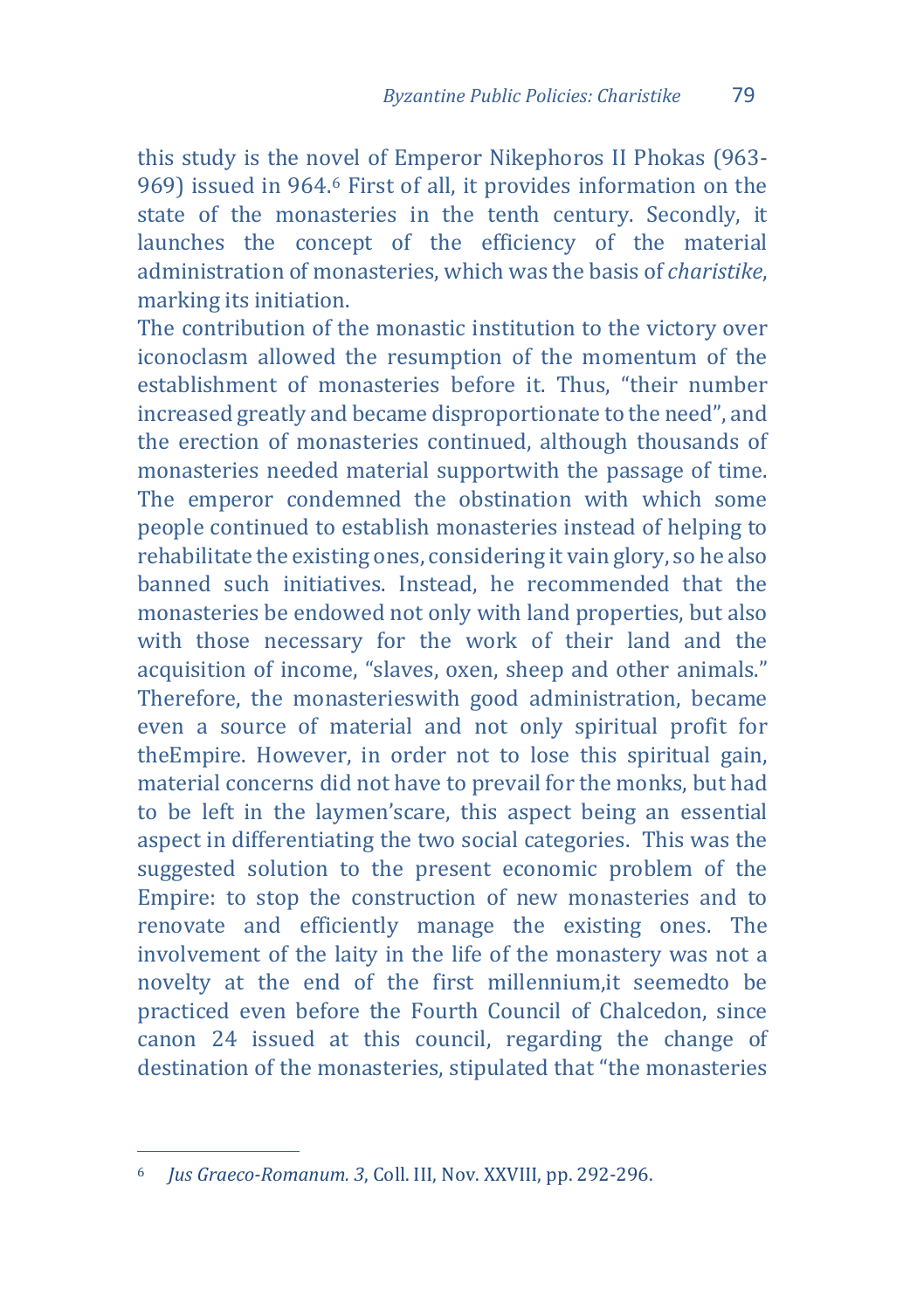once sanctified (consecrated) with the consent (approval) of the bishop should remain forever to the monastery and the goods (things), the possessions which hang (hold) on them (belong to them) to be preserved." The canon was reiterated at the Quinisext Council, explicitly specifying that the monasteries should not "be granted (...) by any man to the worldly men (lay people)".

Despite these prohibitions, the practice of entrusting monasteries to the laity continued until the tenth century, being mentioned in the Emperor Basil II's novel: "metropolitans and bishops can grant or transfer these monasteries to anyone who will want" (the reference being related to monasteries whose foundation violated the law of houses of prayer), or "as regards the independent and large old monasteries, we order them to remain, as in the past, under the authority of metropolitans or bishops who can present or transfer them to anyone they wish.["7](#page-5-0)

# **3 Public policy of administration of monasteries**  *charistike*

Since the end of the tenth century<sup>8</sup>, this practice of entrusting monasteries mainly to lay people, under specific conditions, acquires, through the legislative initiative of Emperor Basil II and the agreement of Patriarch [Nic](#page-5-3)holas II Chrysoberges (980-992)<sup>9</sup>, the aspect of a public policy10 known as xαριστική – *charistike*.11

<sup>7</sup> *Jus Graeco-Romanum. 3, Coll. III, Nov. XXVIII, pp. 313-315.* 

<span id="page-5-1"></span><span id="page-5-0"></span><sup>7</sup> *Jus Graeco-Romanum. 3*, Coll. III, Nov. XXVIII, pp. 313-315. 8 Emil Herman, *"Ricerche sulle istituzioni monastiche bizantine. Typika ktetorika, caristicari e monasteri 'liberi"*, in *Orientalia Christiana Periodica* 6 (1940), p. 317.

<span id="page-5-2"></span><sup>9</sup> Emil Herman*, "Ricerche sulle istituzioni monastiche …",* p. 317.

<span id="page-5-3"></span><sup>10</sup> John P. Thomas, *"The Rise of the Independent and Self-governing Monasteries as Reflected in the Monastic Typika"*, in *The Greek Orthodox Theological Review*, vol. 30.1(1985), p. 24.

<span id="page-5-4"></span><sup>11</sup> The formused in Byzantine documents is *charistike*, not *charistikion*, cf. Hélène Ahrweiler, *"Charisticariat et autres formes de fondations pieuses*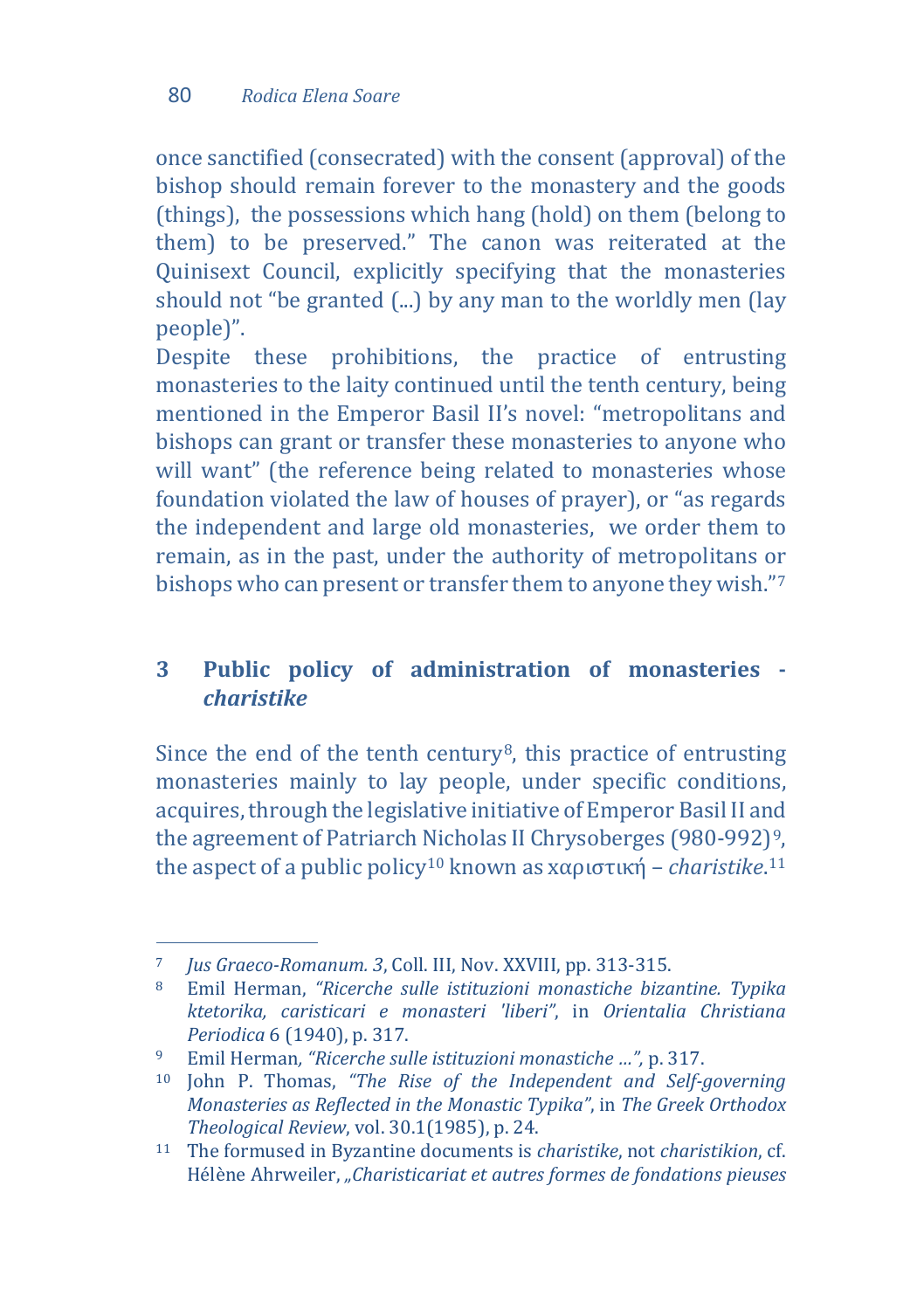The origin of this practice is not explicitly documented, as it is inferred from the mentions in the various imperial or patriarchal documents, from its results, from the reactions aroused and from the measures that have been tried to be taken to limit or stop its negative effects. Also, another important source of information are the monastic typika, whose appearance in large numbers since the very tenth century is attributed to this practice of *charistike*.

"The gift of grace" or χαρίστηκεδωρεά – *charístikedoreá*<sup>12</sup> was an assignment, made to any person, regardless of social s[tat](#page-6-0)us, sex or material situation, during his life[13](#page-6-1) (and can extend to the third genera[tio](#page-6-2)n), with the purpose of restoring and administering<sup>14</sup> a monastery, church establishment or charitable foundation, hospital, orphanage, nursing home, etc. The donation was made as a whole, including the rights and privileges of the monastery and all its assets, both movable and immovable.

According to the law, the beneficiary, *charistikarios* did not become the owner, but had the right to usufruct, as a reward for his effort and expertise. He had to draw up a plan of investments from his own capital and measures, and his activity had to be limited to the material problems of the monastery, leaving the monks time and tranquility to deal with the spiritual ones. In the documents, *charistikarioi* also appear with the names δεσποτης – despot or προνοήτες – suppliers, επίτροπος – epitrope, προστάτης, κοσμήτω – deacon, ἀντιλήπτωρ, ἀντιλαμβανόμενος

j

*aux X-XI siècles*", in *Zbornik radova Vizantoloskog Instituta,* vol. 10(1967), p. 1.

<span id="page-6-0"></span><sup>12</sup> Mark C. Bartusis, *The Oxford Dictionary of Byzantium*, A. P. Kazhdan et. alli. (eds.), Oxford University Press, New York/Oxford, 1991, pp.412- 413.

<span id="page-6-1"></span><sup>13</sup> Peter Charanis, *"The Monastic Properties and the State in the Byzantine Empire*", in *Dumbarton Oaks Papers*, Vol. 4 (1948), p. 74.

<span id="page-6-2"></span><sup>14</sup> Αλεξιου, *Ισον Υπομνήματοσ*, in Σύνταγμα τῶνΘείων καὶ Ἱερῶν Κανόνων, vol. 5, G.A. Ralli and M. Potli (eds.), Grigoris Publication, Atena, 1855, p. 21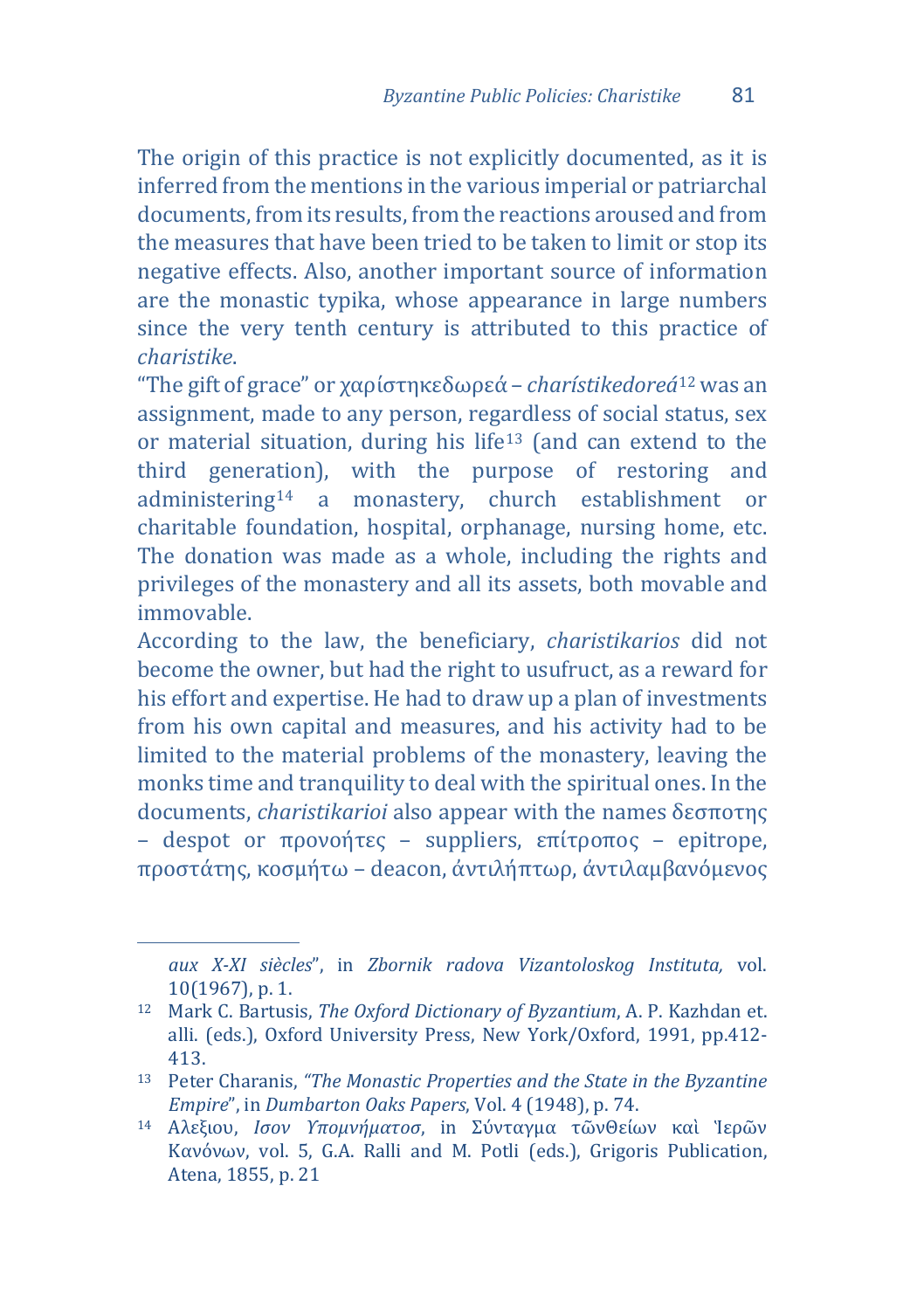– preceptor, έφορος – curator, names adopted by the beneficiaries themselves to emphasize their quality as service providers to the monastery.[15](#page-7-0) The founder of a monastery could also be the *charistikarios* of another. The vast majority of beneficiaries came from among the laity, but there are some examples of *charistikarioi* and among the monks: Michael Psellos, Saint Simeon the New Theologian or clergymen, such as patriarch Constantine III Leichoudes (1059-1063)[.16](#page-7-1)

The most documented model of *charistikarios* is that of Michael Psellos. For him, *charistike* was not only the source of income that ensured his financial prosperity, but it was a commitment similar to that of marriage. The well-known Byzantine personality perfected this occupation to the level of profession. Being focused on the productive potential of the monastery, its administration followed an established business plan. For the success of the activities undertaken, tax exemptions, conflict resolution or the protection of monks, Psellos did not hesitate to use his personal relationships. He managed the monasteries taken in *charistike*with responsability and good intentions, and for his experience, capital, relations and effort, he was sought after by the communities of many monasteries.[17](#page-7-2) Thus, he made important profits without injustice to the monasteries, which received their own benefit. For this, the monks of Ta Narsou monastery, to which he was connected by his childhood education period, considered him not only the *charistikarios*, but also the founder. All the letters of Psellos requesting something in the name of a monastery emphasized that the good deed by which the request was fulfilled was dedicated to Mother of God and the Holy Martyrs.From his letters one can deduce the

<span id="page-7-0"></span>j <sup>15</sup> Hélène Ahrweiler, *"Charisticariat et autres formes ...",* p. 3.

<span id="page-7-1"></span><sup>16</sup> Constantin Claudiu Cotan, *"Sfântul Simeon NoulTeolog – părintele teologiei luminii divine"*, in *Biserica Ortodoxă, statul şi societatea românească…*, pp. 178-190.

<span id="page-7-2"></span><sup>17</sup> Constantin Claudiu Cotan, *"Mihail Psellos şi veacul său",* in *Biserica Ortodoxă, statul şi societatea românească...*, pp. 49-61.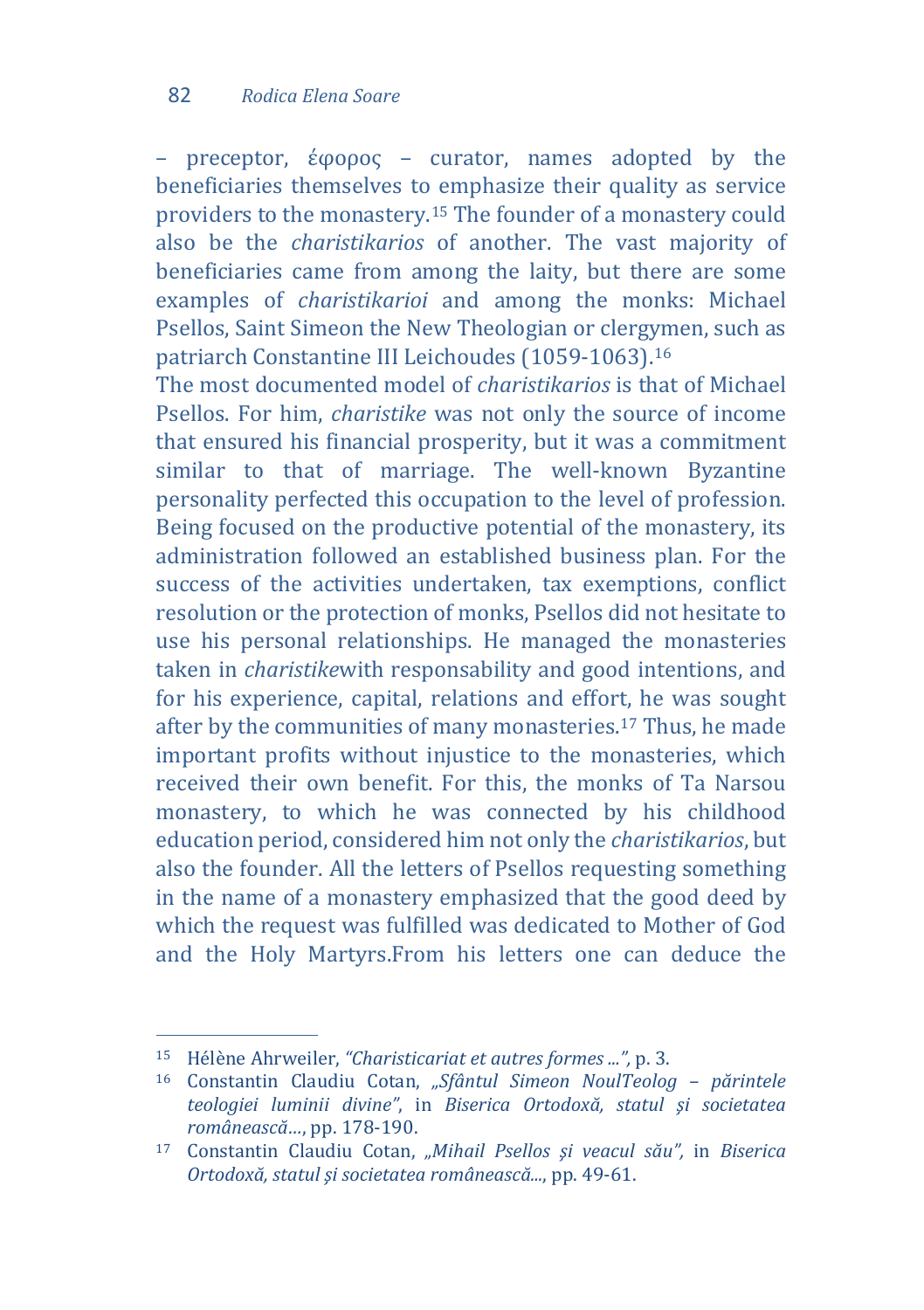particular situations in which the monasteries given in *charistike* could be: a monastery could be managed simultaneously by even three people, each being responsible with its investment and financial situation; the taxes paid by the monastery could be "adjusted", depending on the relationship between the *charistikarios* and the imperial official designated for the *thema* where the monastery was located; the taxes paid were the same as for the private property; imperial officials, such as the *thema* judge (*krites*), could abuse the hospitality of the monasteries.[18](#page-8-0) Attribution of a monastery as *charistike* could be made to persons or institutions that had property rights or canonical jurisdiction over monasteries: the patriarch for patriarchal monasteries, metropolitans, archbishops and bishoprics for episcopal monasteries, the emperor for imperial monasteries, officials for monasteries located on the public domain of the state, private persons (usually the founders and their heirs) for private monasteries, the peasant communal assembly for the monasteries belonging territorially to a village, the various officials for the monasteries located on their domains, the monks themselves from a monastery represented by the abbot, in the case of autonomous monasteries.[19](#page-8-1)

The reasons for giving the monasteries by the emperors were political ones. Thus, *charistike* was used to assign monasteries to some people as rewards for their services or loyalty. The *logothetes* Nikephoritzes asked Emperor Michael VII (1067- 1078) to be assigned the Hebdemon monastery, with the promise that he would strengthen it and grant it abundantly from his income. The monastery became the thriving economic headquarters of the *logothetes*[.20](#page-8-2) The Emperor Constantine IX

<span id="page-8-0"></span>j <sup>18</sup> Michael Jeffreys, Marc D. Lauxtermann, *The Letters of Psellos. Cultural Networks and Historical Realities*, Michael Jeffreys, Marc D. Lauxtermann (eds.), Oxford University Press, Oxford, 2017, pp. 185- 186, 221-222, 229-230, 287, 375, 399.

<span id="page-8-1"></span><sup>19</sup> Hélène Ahrweiler, *"Charisticariat et autres formes ..."*, pp. 7-8.

<span id="page-8-2"></span><sup>20</sup> MichaelisAttaliotae, *Historia,* Wladimir Brunet de Presle; Immanuel Bekker (eds.), Weber, Bonn, 1853, p. 201.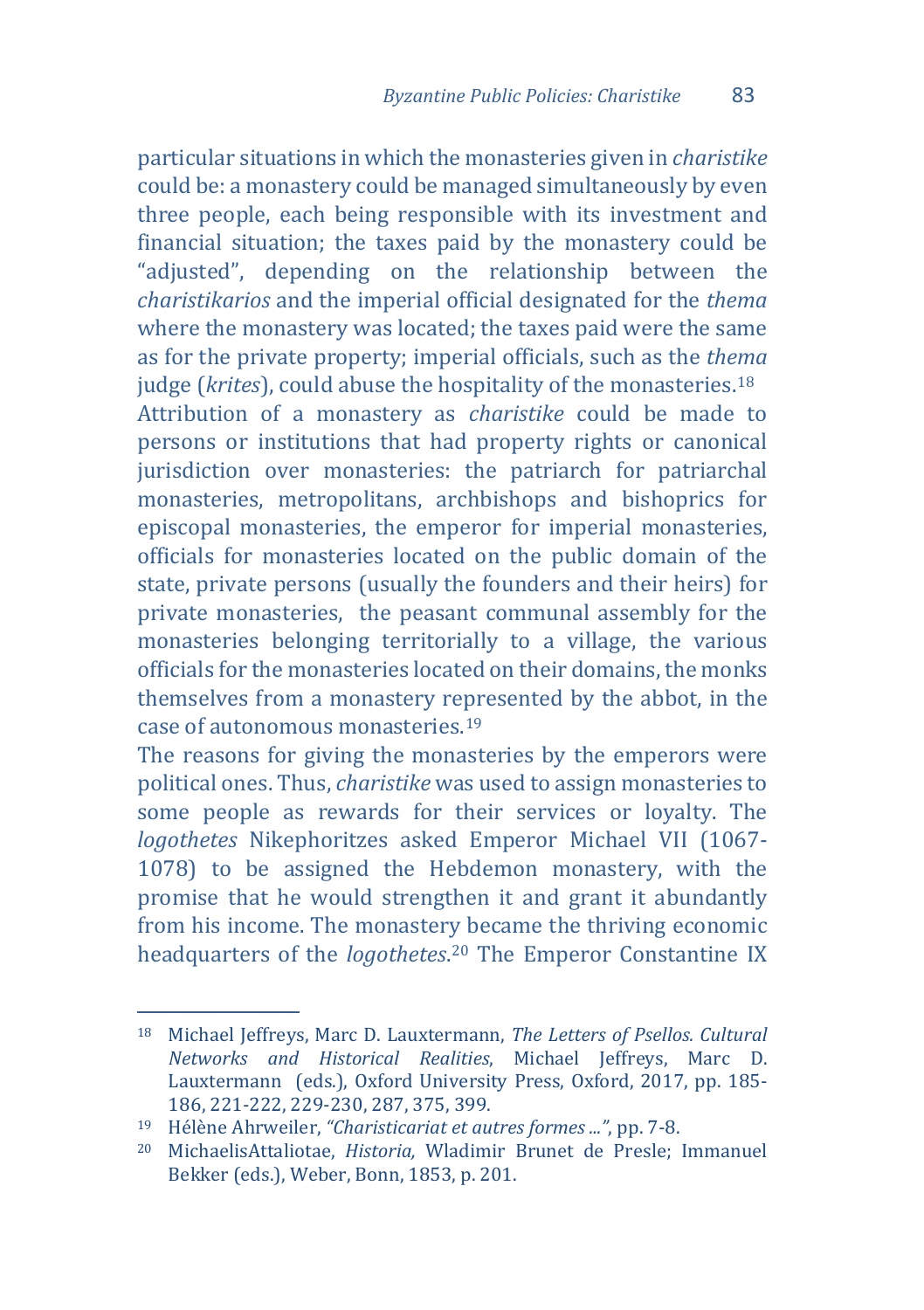Monomachus (1042-1055) granted in *charistike* regime the monastery of Homonoia to Anna Radene. The same emperor attributed the imperial monastic complex Saint George of Mangana to Constantine III Leichoudes during his lifetime.[21](#page-9-0) The way in which this monastery was granted was called the *pronoia* in the documents of the time, although the use of this term in this situation is controversial. *Pronoia* represented the way of granting properties, other than monasteries, specific to the emperor. The monastery of Mangana was assigned in the *charistike* system, meeting all the specific conditions, the confusion came from the fact that the donation was made by the emperor.[22](#page-9-1)The grantingof the monasterywas strengthened in writing by Emperor Constantine IX Monomachus, exceptionally giving him this immunity. Constantine III Leichoudes renounced to his privileged position and implicitly the income of *charistikarios* in favour of that of the patriarch, accepting the conditioning imposed by Emperor Isaak I Komnenos (1057- 1059).[23](#page-9-2)By placing the possession of the imperial complex in balance with the patriarchal seat, one can assess the importance and value of the heritage offered by *charistike*. In this case, it was used politically, as a currency of exchange. Isaac Komnenos wanted to diminish the power of the future patriarch over the imperial domains and to clearly delimit the powers in the State. Another example that shows the generalization of this practice is its use even in the areas bordering the Empire, in Italy. The *spatharokandidatos* Christofor Bochomakes received the administration of the monastery of St. Peter in Taranto from the *katepánō* Gregory Trachaniotes as a reward for his service in the

<span id="page-9-0"></span>j <sup>21</sup> Michael Jeffreys, Marc D. Lauxtermann, *The Letters of Psellos…,* pp. 24, 199.

<span id="page-9-1"></span><sup>22</sup> Hélène Ahrweiler, *"Charisticariat et autres formes ...",* p. 25.

<span id="page-9-2"></span><sup>23</sup> Eugen Stănescu, *"Les reformes d'Isaac Comnene",*in *Revue des études sudest européennes*, Tome IV, Nos. 1-2, Editura Academiei de Ştiinţe SocialeşiPolitice, București (1966), p. 51.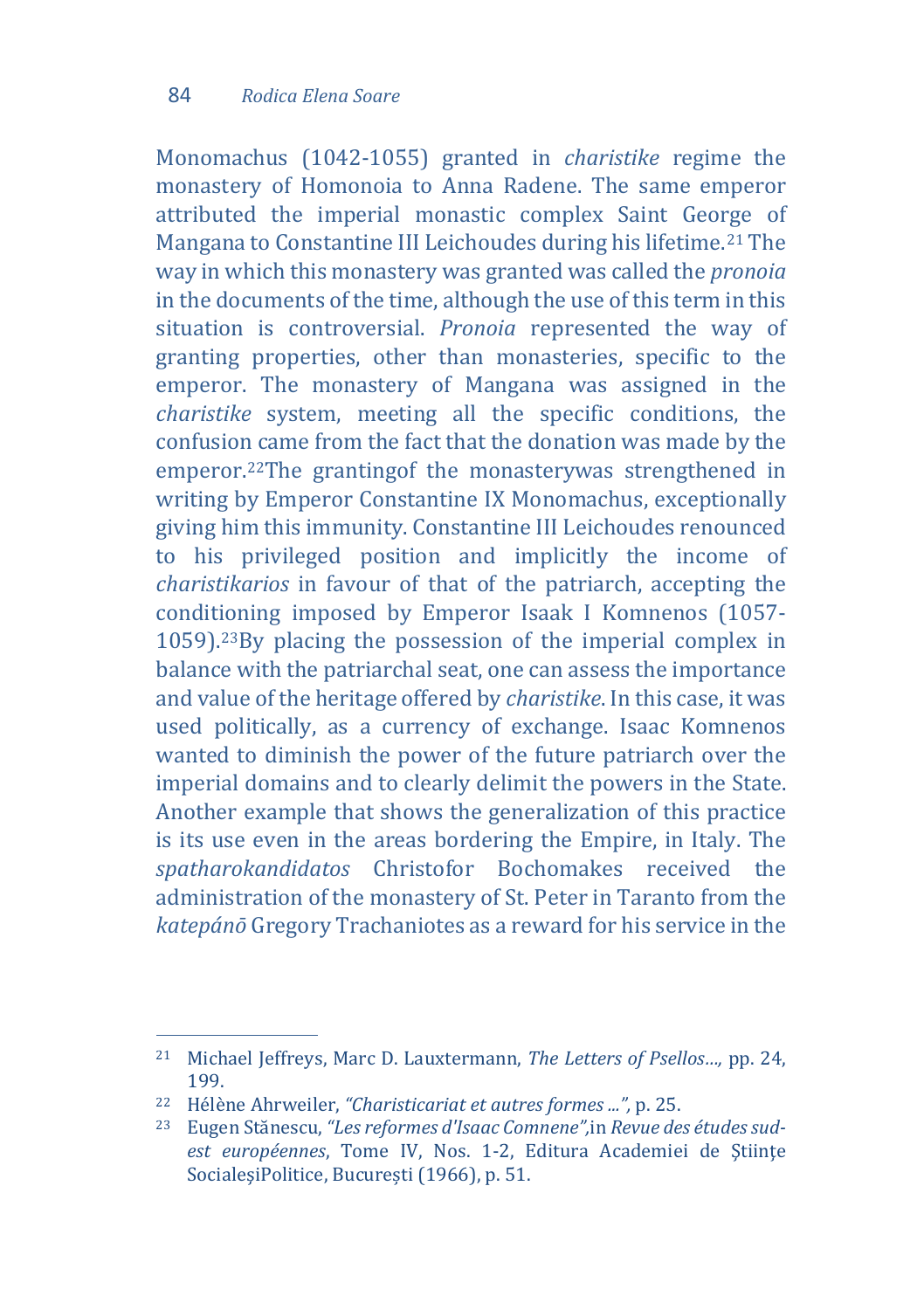battles with the Arabs in Sicily.<sup>24</sup> The *katepánō* was the representative of the emperor emp[ow](#page-10-0)ered to make decisions on his behalf[.25](#page-10-1)

The attribution of monasteries for administration appea[red](#page-10-2) and developed in various forms, even in and by the Church.26 With the exception of imperial monasteries, and later autonomous monasteries, theother monastic settlements were under the jurisdiction of the Church. They were an important source of income for bishops and metropolitans, therefore *charistike* was considered a good practice for streamlining monasteries in ruins or in financial stalemate, which would not only have brought any income, but would have been even a burden. Strictly within the Church, another type of donation was practiced, a variant of *charistike*, namely ἐπίδοσιν – *epidosis*. With the establishment of patriarchal protection over stauropegic monasteries, the revenues from this type of monastery were transmitted only to the Patriarchate of Constantinopol, regardless of the diocese in which it was located. This led to a decrease of the incomes of the bishoprics from the monasteries. *Epidosis* was used to provide an additional income to these bishoprics and metropolitans. The beneficiary of the *epidosis* received for exploitation one of the properties of a monastery, for which he had to pay a part of the profit obtained, in money or its value by another way of remuneration. A bishopric or metropolitan in poor material conditions could receive the income of a well-equipped monastery in *epidosis*. Basically, it was a redistribution of income between two unequally developed church settlements.[27](#page-10-3)

<span id="page-10-0"></span>j <sup>24</sup> Francisco Trinchera, (ed.), *Syllabus Graecarum membranarum*, Neapoli, 1865, X, p. 9.

<span id="page-10-1"></span><sup>25</sup> Rodica Elena Soare, *"Monahismul italo-grec din Italia bizantină în secolul al XI-lea",* in *Glasul Bisericii*, nr. 4-6 (2021), pp.132-133.

<span id="page-10-2"></span><sup>26</sup> Hélène Ahrweiler, *"Charisticariat et autres formes ..."*, p. 15.

<span id="page-10-3"></span><sup>27</sup> Albert Failler, *"Le monachismebyzantin aux XIe-XIIe siècles. Aspects sociaux et économiques",* in *Actes des congrès de la Société des historiensmédiévistes de l'enseignementsupérieur public, 5ᵉ congrès*, Saint-Etienne (1974), p. 186.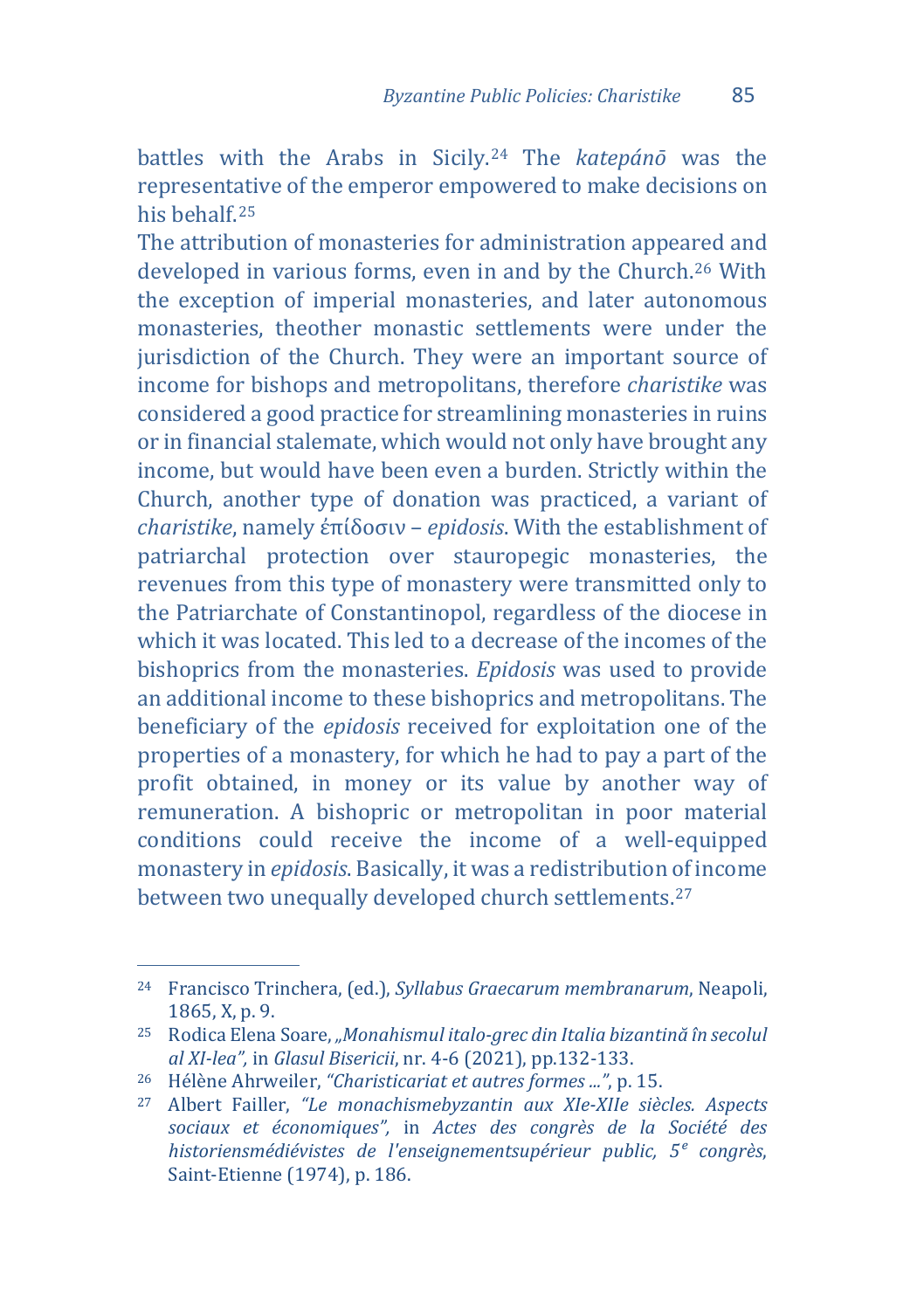# **4 Abuse and consequences of the practice of** *charistike*

From the very beginning of the implementation of *charistike*, negative effects have become visible due to the abusive use of this form of administration of church property. The first deviation is the very hijacking of the system from its main purpose. The monasteries given to the laity were not always the ones in financial impasse or in need of improvement, but on the contrary, the thriving ones. Without investing, *charistikarioi* enriched themselves on the expense of the monasteries, which led to their ruination, because not only the additional income was used, but even the goods of the monastery were sold. The transfer of the right of *charistike* from one person to another allowed the exemption of responsibilities.[28](#page-11-0) Thus, the trace of the abusively assigned goods was easy to erase.

Another violation of the rules of *charistike* was the intervention in matters of spiritual and monastic discipline: the imposition of novices in the monastery without taking into account the rules of the monastic community, at best, the abbot being only informed; the presence of a large number of laymen in the monastery, almost as that of the monks, who led a life that did not comply with the monastic rules; undermining the authority of the abbot, which led to disorder and disobedience on the part of the monks; the use of the monastery as a domestic residence, which allowed the presence of women in the monasteries of monks or men in nunneries.

These abuses were reported by the Patriarch John V the Oxyteof Antioch (1090-1155) in an indictment addressed to the public opinion and attention of Emperor Alexios I Comnenus (1081-  $1118$ ).<sup>[29](#page-11-1)</sup>În order to emphasize the seriousness of the facts, Patriarch John – known as the notorious accuser of illegalities,

<span id="page-11-0"></span>j <sup>28</sup> For example, the patriarchal monastery of Saint Mamas, Paul Gautier, *"Réquisitoire du patriarche Jean d'Antioche contre le charisticariat",* in *Revue des etudes byzantines*, tome 33 (1975), p. 114.

<span id="page-11-1"></span><sup>29</sup> Paul Gautier, *"Réquisitoire du patriarche Jean d'Antioche…"*, pp. 87-89.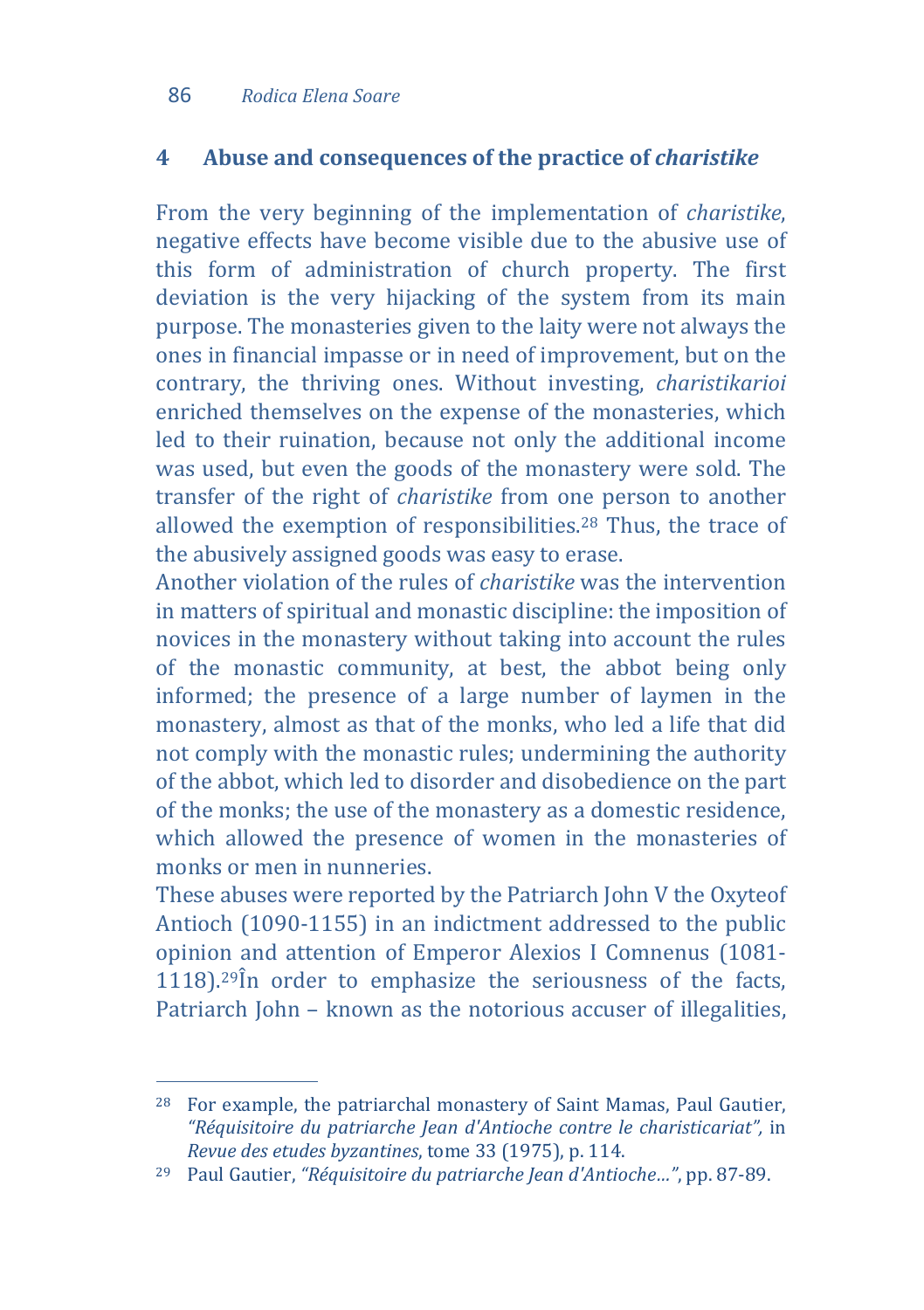compared the practice of *charistike* to the heresy and desecration of gifts to God. The likeness of the emperors who initiated, practiced and tolerated *charistike* with the iconoclastic ones, however, was exaggerated, being valid only in the effects that this practice could have had on salvation from the perspective of Patriarch John of Oxia. While iconoclastic emperors wanted to destroy monasticism for its ideological principles, the emperors of the eleventh century supported it to draw material benefits from monasteries for the economy of the Empire. The abuses, however, were undeniable. To correct them, some of the patriarchs tried to take some measures. Constantinopolitan Patriarch Sisinnius II (996-998) had sensed from the very beginning the wrong direction in which the use of this practice was heading,so he commanded that the patriarchal monasteries under the *charistike* program should return to the custody of the Patriarchy. This decision was overturned by his successor, Patriarch Sergius II (999-1019), who justified that the provisions refer only to the correction of irregularities and not to the entire system of *charistike*.[30](#page-12-0) Subsequent measures followed that same pattern - *charistike* was not abolished, but only intervened to remove the abuses. Patriarch Alexius I t[he](#page-12-1)  Studite (1025-1043) at the synods of 1027 and 1028<sup>31</sup> highlighted the blatant illegalities of the *charistikarioi*, prohibited by the synodal decision: the transfer of the right of *charistike* to a third person; assigning a monastery of monks to a

<span id="page-12-0"></span>j  $30\,\,\,\hbox{T}$  The documents have not been preserved, but they are inferred from the commentary of the canonist Theodore Balsamon to canon 13 of the Second Ecumenical Council of Nicaea. *ΚΑΝΌΝΕΣ ΤΗΣ ΑΓΊΑΣ ΚΑΙ ΟΙΚΟΥΜΕΝΙΚΉΣ ΕΒΔΟΜΝΊ ΣΥΝΟΔΟΊ ΕΒΔΟΜΉΣ ΣΥΝΟΔΟΙ*, in col. Σύνταγμα τῶνΘείων καὶ Ἱερῶν Κανόνων, vol. 2, G.A. Ralli and M. Potli (eds.), Grigoris Publication, Atena, 1852, p. 614.

<span id="page-12-1"></span><sup>31</sup> *Byzantine Monastic Foundation Documents: A Complete Translation of the Surviving Founders' Typika and Testaments*, Vol. 1, John Philip Constantinides Hero, Giles Dumbarton Oaks Research Library and Collection, Washington, D.C., 2000, p. 204*.*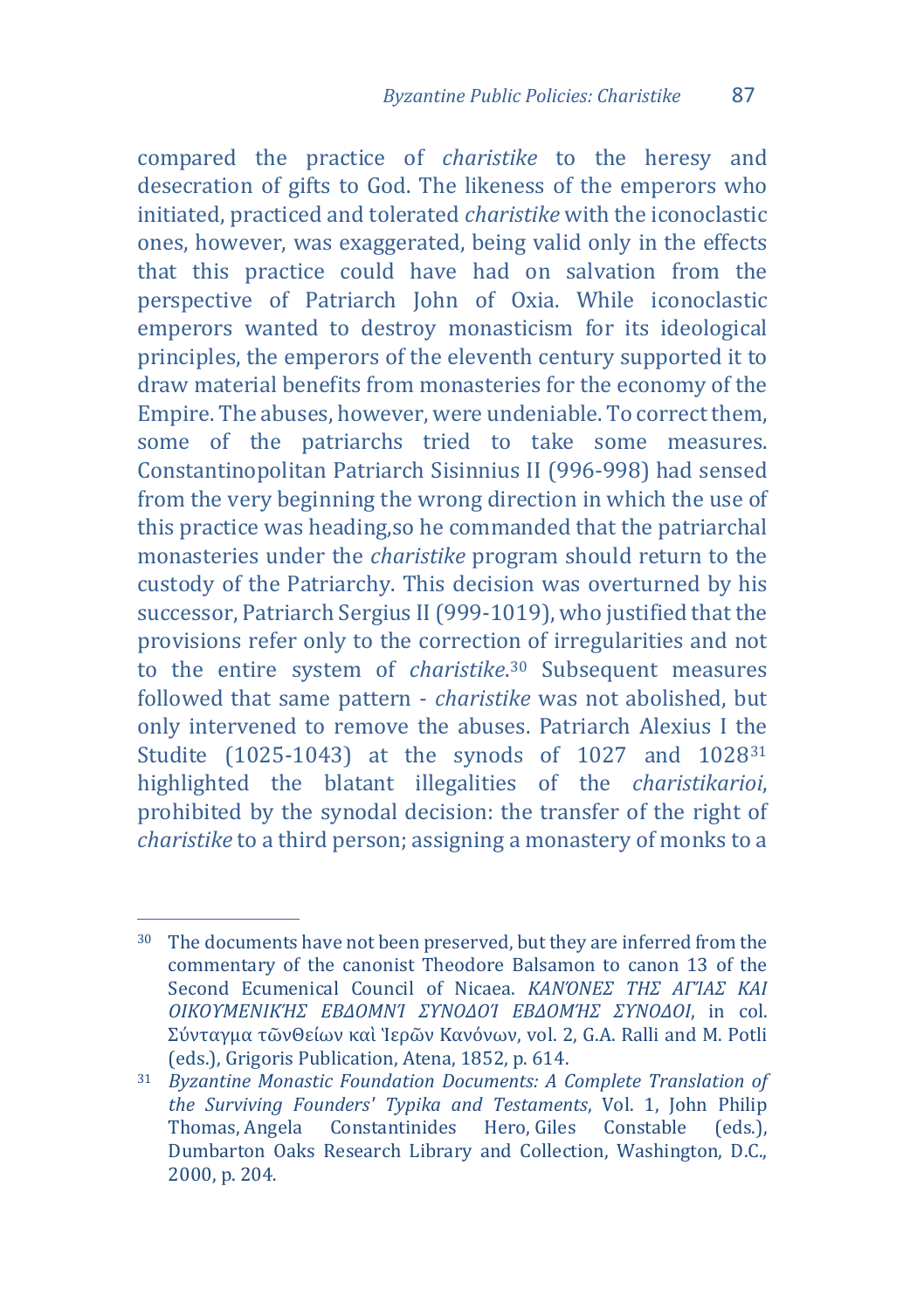woman *charistikarios* and a nunnery to a man; punishing the abusive *charistikarioi* going as far as cancelling the cession of the monastery; imposing to the *charistikarioi* on diocesan monasteries to respect their duties to bishops metropolitans; the prohibition of the assignment of monasteries in the vicinity of the diocesan headquarters; the return of monasteries assigned in *epidosis* to the bishoprics and metropolises in law, if their economic situation became unstable.[32](#page-13-0)

The limitation of the power of *charistikarios* over the material administration of the monastery failed with all the efforts of Patriarch Alexius I the Studite. Thus, by the middle of the eleventh century, the practice of *charistike*, now eleventh century, the practice of *charistike*, now institutionalized, reached its peak. The Church seemed to give in to such rapacious beneficiaries, more and more monasteries being ceded. The takeover of power by Emperor Isaak Komnenos (1057-1059) raised a new issue for the Church. The emperor was determined to confiscate the entire monastic and church properties surplus, which put the Church in a position to choose the lesser evil, in this case, it accepted the continuation of the cession of the monasteries with all the risk of abuses, in order not to lose them in favor of the State.

When Alexius I Komnenos became emperor, Patriarch Nicholas III Grammatikos (1084–1111) began annulling the *charistike* rights of the predators. He also took a series of measures to gain real control over the management and administration of monasteries and their assets and to recover monasteries granted under *epidosis*. These had been given to clergy who had emigrated from Asia Minor because of the Empire's loss of these territories in order to provide them with an income. All these measures were strengthened and legalized by a novel by

<span id="page-13-0"></span>j <sup>32</sup> Αλεξιου, *Ισον Υπομνήματοσ*…, pp. 21-22.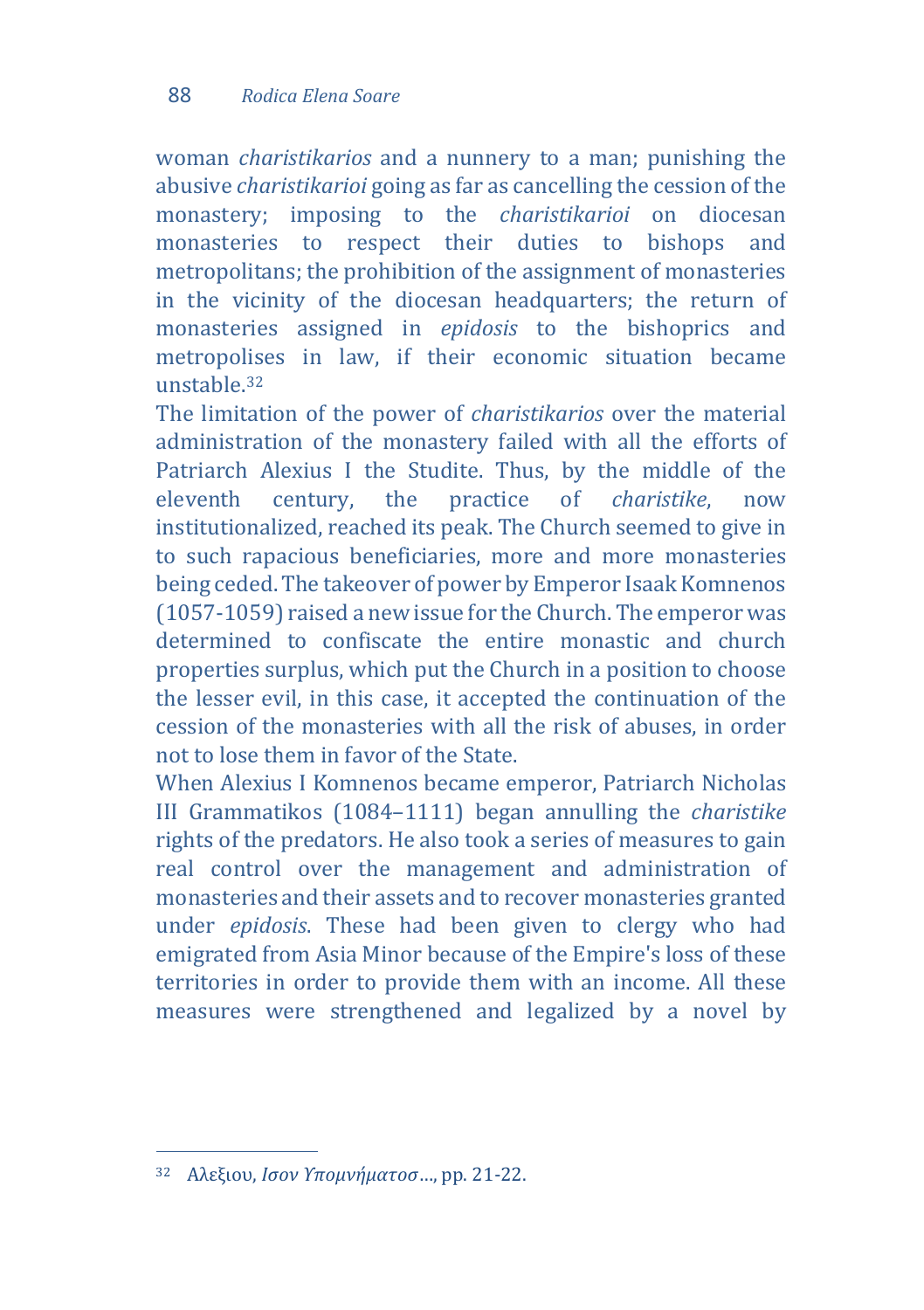Emperor Alexius I Komnenos<sup>33</sup>, which contributed to their implementation. The rigorous control over the granting of monasteries and their inventory, determined the decrease in the interest of people eager for enrichment in taking over other monasteries in *charistike* during the twelfth century. Yet this practice was so ingrained that it could not be stopped, but only replaced by another variant of divestiture, *ephoreia*. In this case, the beneficiary, engaged in the effort to administer a monastery for symbolic remuneration or only for his spiritual benefit. Thus, by establishing clear boundaries of the benefits, the abuses were greatly limited.

Deviations from the original meaning of *charistike* produced reactions of people involved directly or indirectly. On the one hand, hierarchs such as Patriarch John V the Oxyte, Metropolitan Leo of Chalcedon and Patriarch Nicholas III Grammatikos of Constantinople, took the attitude corresponding to the hierarchical position occupied in the Church. Although there is no direct mention of a reform of monasticism in the documents of the time, their actions can be considered as reforming initiatives due to the proposed objectives and the reputation of these hierarchs. However, the purpose of these interventions wasn't the definitive stop of the practice of *charistike*, but limit the duties of *charistikarios* in order to stop the transgressions and correct the negative effects produced.

Another reaction to the abusive *charistikarioi* was that of the founders of monasteries**.** Although indirect, it was much more radical, by protecting their monasteries and obtaining for them the status of independence and autonomy specified in the monastery's *typikon*. Traditionally and implicitly, the monastery was a private settlement, and this status was respected as such over the centuries, without the need for a special way of attestation. This situation changed in the eleventh century, when

<span id="page-14-0"></span>j <sup>33</sup> *Jus Graeco-Romanum. 1: Novellaeetaureae bullae imperatorum post Justinianum*, Zachariae von Lingenthal (ed.), T.O. Weigel, Leipzig, 1857, Coll. IV, Nov. XXXV-XXXIX, pp. 346-348.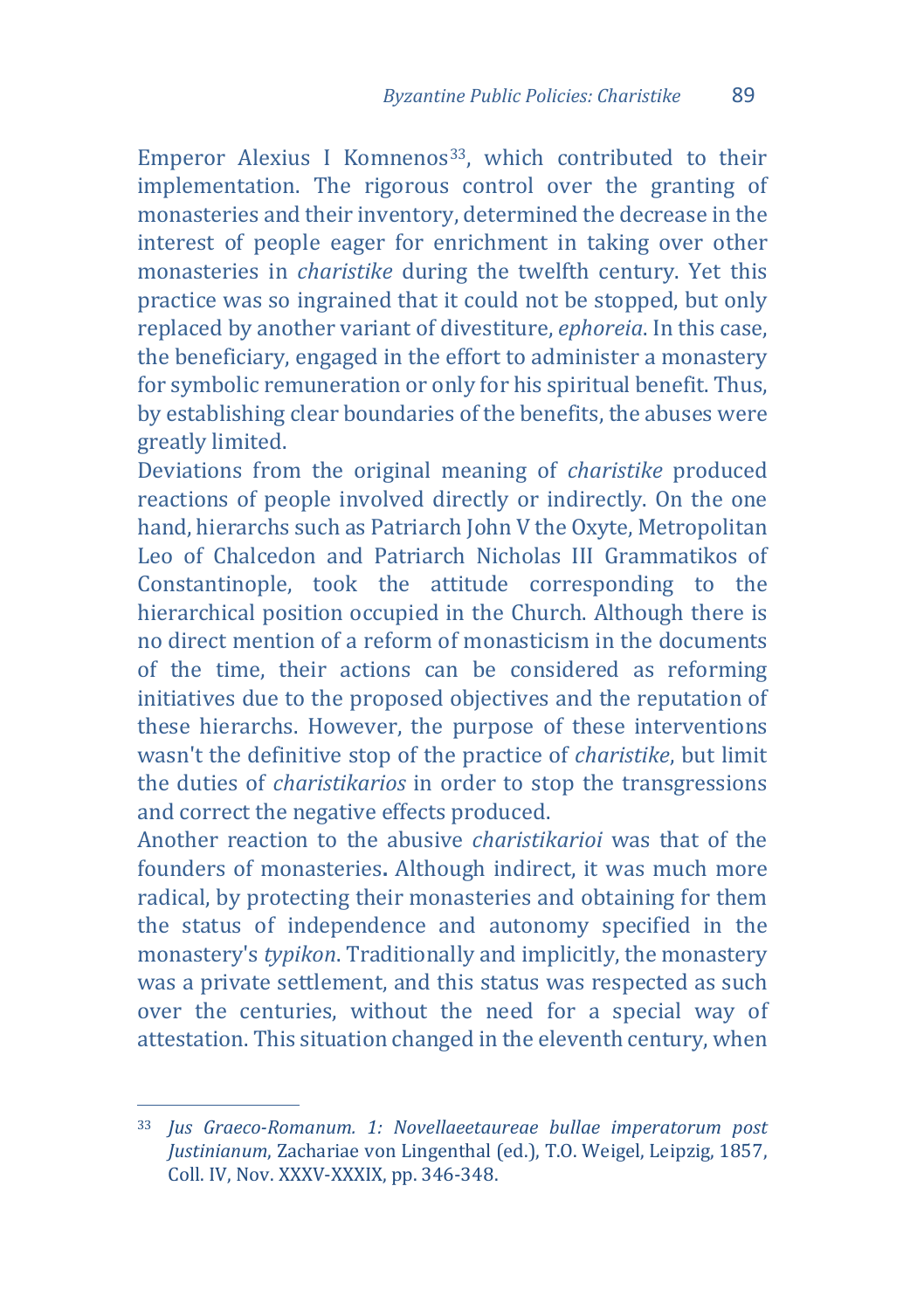through the practice of *charistike*, the interference of the laity in the life of [t](#page-15-0)he monastery imposed the need for a form of protection,<sup>34</sup> leading to the development of this type of document, the monastic*typikon*, specific to the Byzantine monasticism. Appeared in the seventh century, the *typica* are based on the previous tradition of regulation of the monastic life. This tradition completed the collection, recording and transmission of the rules of first Egyptian monasteries. Each generation of holy monks has gathered and synthesized the treasure of rules, from the *Perceptions* of Saint Pahomie and the *Monastic Rule* of St. Anthony, to the *Longer and Shorter Rules* of St. Basil the Great, finding themselves in one form or another, to a small or greater extent in the section of monastic rules in a *typikon*.

Until the eleventh century, the composition of the *typica* was not made according to a standardarized pattern, being rather the product of the moment necessity of the monastery. In the eleventh century, this structure pursued by the authors of the *typica* was consecrated, including the concerns of the founders and/or of the community: the internal disciplinary rules, in addition to the moral ones, those of food, clothing, private property; liturgical program; the way of transmitting the monastery from the founder, the inheritance and the choice of the abbot; obtaining and maintaining the autonomy and independence of the monastery.

Self-governing terms – αύτοδέσποτος and independence – ελευθέρα, with their synonyms that were later used as interchangeable phrases,  $α$ ντόνομος – autonomous, interchangeable phrases, αυτόνομος – autonomous, αυτεξούσιον – self-government, appeared for the first time in the *Typikon* of the Great Lavra of Mount Athos: "In no case will we allow anyone from a foreign lavra or monastery to become its abbot, even after our death we do not wish it to be allowed to be granted to a lay person or clergyman or monk or subordinate to

<span id="page-15-0"></span>j <sup>34</sup> *Byzantine Monastic Foundation Documents…*, p. 43.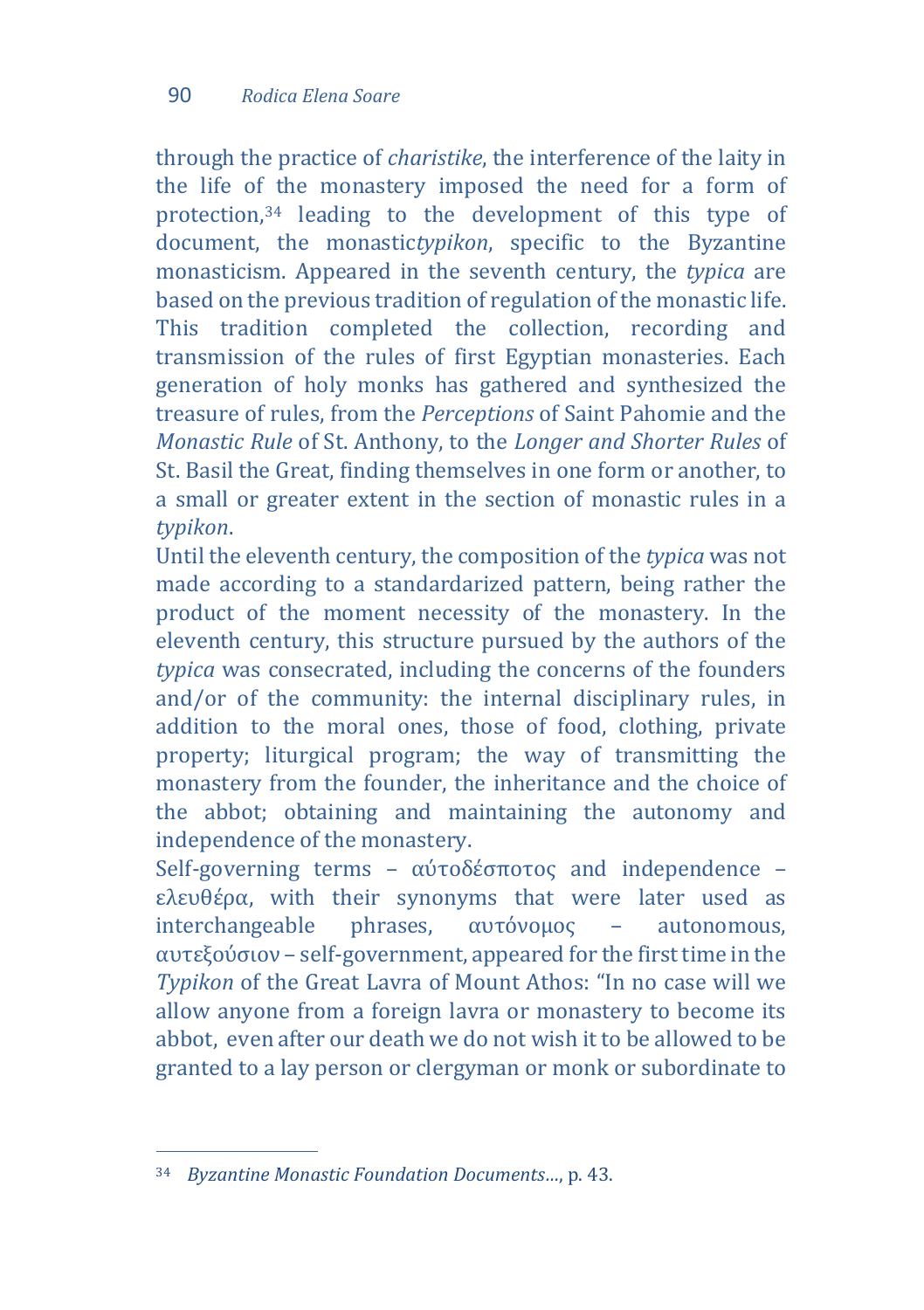a lay person or clergyman or monk or subordinate to another monastery, but on the contrary, it must be free (ελευθέρα) and autonomous (αύτοδέσποτος), in accordance to our intention and command."[35](#page-16-0) The condition of the monastery had been strengthened by a chrisobull of Emperor Nikephoros II Phocas, through which the imperial patronage provided protection to the monastery after his death and that of Saint Athanasius the Athonite (920-1000). It is interesting to note that this concept of an independent monastery was accepted and legislated by the same person who sowed the germs of the principle that was the basis of *charistike*, in about the same period of time. Although the zeal and care that property of the Church would not become subject to an inappropriate or unqualified person, were shared by the emperor and the monk in equal measure, the decision was made by the emperor on the advice and initiative of Saint Athanasius the Athonite, as he himself pointed out.

Thus, the status of an independent monastery was outlined: it was administered by the abbot, helped by the monks with administrative ministries, without the interference or the concession of economic benefits to the founder or his family. However, the independence of such a monastery came in exchange for the lack of subsidies and investments and represented, therefore, a financial effort from the founder and a sustained concern for administration from the abbot. That is why the independence status has not been generalized. In the eleventh century, from their *Typica*, three such monasteries are known to have obtained their independence from the civil and Church authorities because their owners used their friendly<br>relations with the emperors and the patriarch of relations with the emperors and the patriarch of Constantinopole: Mother of God *Antiphonetria* of Myriokephala on Crete, the community of monasteries on Mount Galesios and the Mother of God *Eleousa* of Stroumitza.

<span id="page-16-0"></span>j <sup>35</sup> *"*Ath.Typikon: Typikonof Athanasios the Athonite for the Lavra Monastery", in *Byzantine Monastic Foundation Documents…,* p.255.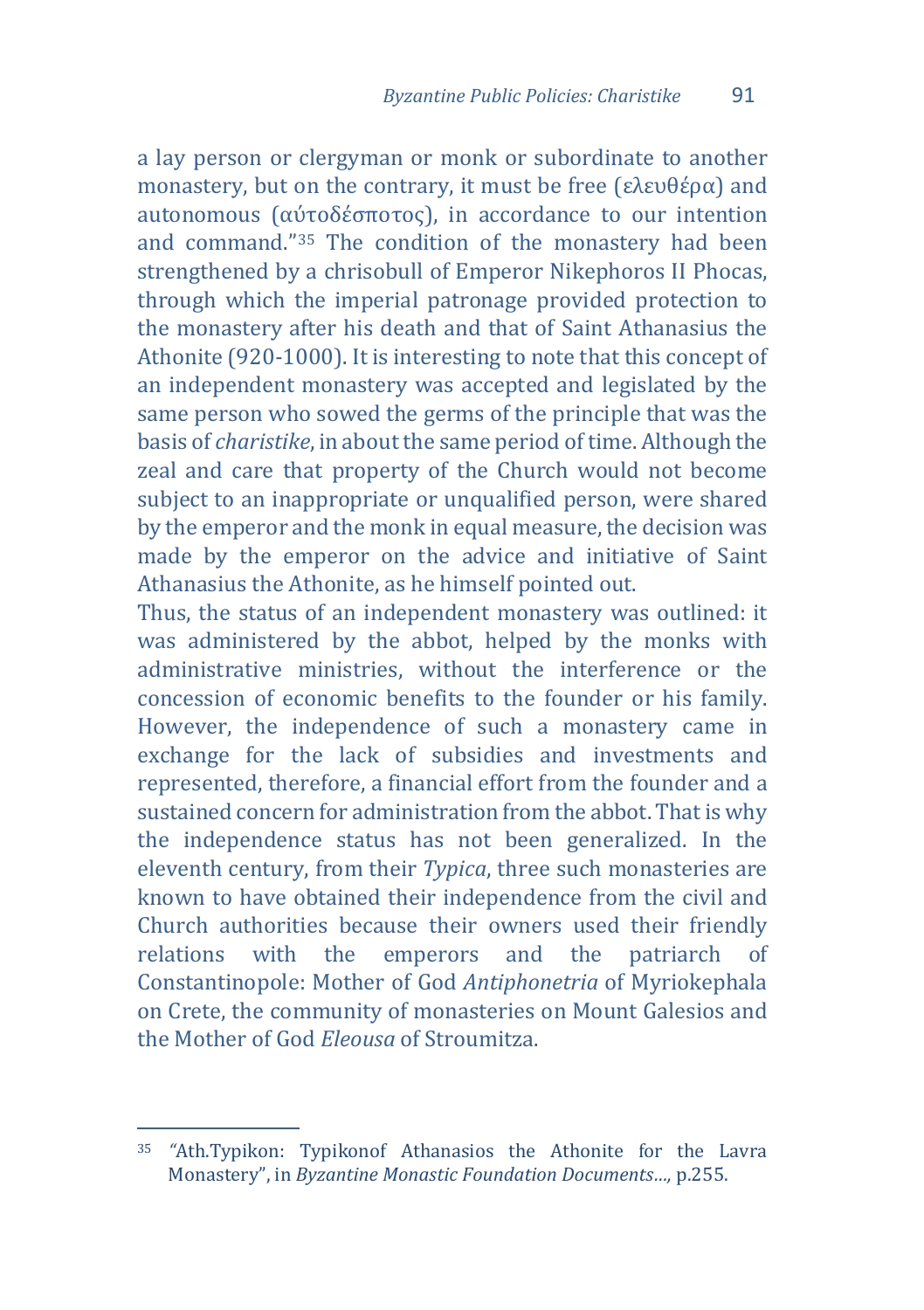# **5 Relationship of clergy – monks in the context of** *charistike*

The circumstances of the operation of the monasteries on Mount Galesios, although detailed, were less used in the study of *charistike*. These monasteries were founded by Saint Lazarus, and information about them is presented in the *Life* of the Saint. Upon returning to his native lands from the Holy Land, Father Lazarus joined the two monk brothers from the Saint Marina hermitage, practicing the ascetism as a stylite. His holiness became quickly known, so with the help of some benefactors, cells were built to house the disciples gathered around him. A wealthy woman named Iudith of Calabria paid for the reconstruction of the church. Seeing the economic potential of the monastery in full development, the Metropolitan Theodore II of Ephesus donated land to the community, "which they worked it and obtained quite a lot of food from it".[36](#page-17-0) After seven years, due to the reputation of Saint Lazarus and the position of the monastery on the main road to Ephesus, the monastery had become thriving, but it was no longer a place of silence and prayer. For this reason, the Venerable Lazarus headed to a more isolated place on Mount Galesios. However, this decision was not approved by ecclesiastic authorities of Ephesus. The Metropolitan Theodore sent him a letter commanding to return to Saint Marina, which was the beginning of the conflict between<br>Lazarus and clerigy. The metropolitan's departure to clerigy. The metropolitan's departure to Constantinople worked in favor of Saint Lazarus, who continued to quietly prepare his first place of hermitship on the mountain. The conflict escalated as the Venerable Lazarus persevered on the mountain, thus founding not one but three monasteries: of the Savior, the Mother of God and the Resurrection. Understanding that the saint's decision was unwavering and that

<span id="page-17-0"></span>j <sup>36</sup> Richard Greenfield, *The Life of Lazaros of Mt. Galesion: An Eleventh Century Pillar Saint, in BizantineSaints'lives in translation,* Washington D.C., 2000, Cap. 34, p. 120.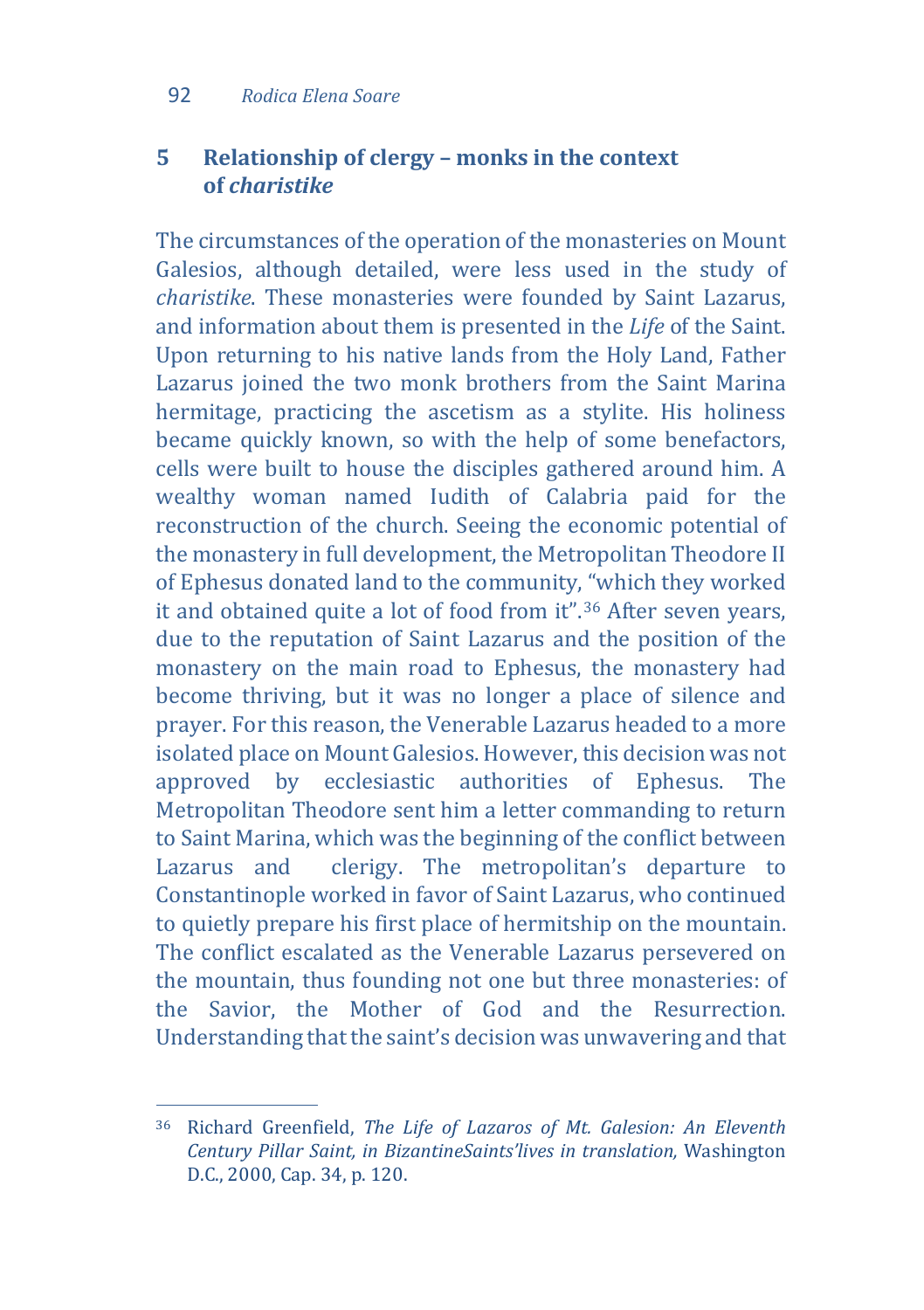any command would have not any effect, the metropolitan sent representatives to check him, trying to find reasons for inconsistency with the monastic life in order to denigrate his ascetism and force him to leave the mountain. This harassment caused fear and insecurity among the monks, some of whom put pressure on Lazarus to secure another monastery, in the event that they would be driven off the mountain after his death. Thus, he founded the monastery of Bessai, despite of his wish, on a land given by the Emperor Constantine IX Monomachus. This monastery was located in an accessible and more friendly place compared to the mountain. Although it was only started and even with the church being in construction, the Monastery of Bessai attracted a very large number of monks, over 200, becoming economically efficient and a real commercial center, [37](#page-18-0) but far from the ascetic ideal. This complicated the saint's situation even more. Owning the land given by the emperor seemed to legitimize the presence of the Venerable Lazarus with his community at Bessai, so the pressure to descend from the mountain increased considerably, coming from all sides: from some of the monks, from the emperor and from the ecclesial Ephesian authority. Before Saint Lazarus' death,monks Gabriel and Pachomius were sent to Constantinople to obtain imperial protection for the monasteries on the mountain, but monk Gabriel, pursuing his goal of moving to Bessai after the death ofFather, asked the emperor for the protection for the monastery of Bessai, which was exactly what Father Lazarus didn't want to. The emperor was thus persuaded to issue an imperial administrative act, *prostagma*, recognizing the metropolitan's legal rights over Galesios and summoned Lazarus to leave the mountain. Saint Lazarus maintained his position unchanged, following the promise made to the Lord to make his monasteries a place of almsgiving for people in need, against the petty interests of all others on the monasteries's fortune. If the wishes

<span id="page-18-0"></span>j <sup>37</sup> Richard Greenfield, *The Life of Lazaros…,* Cap. 216, p. 309.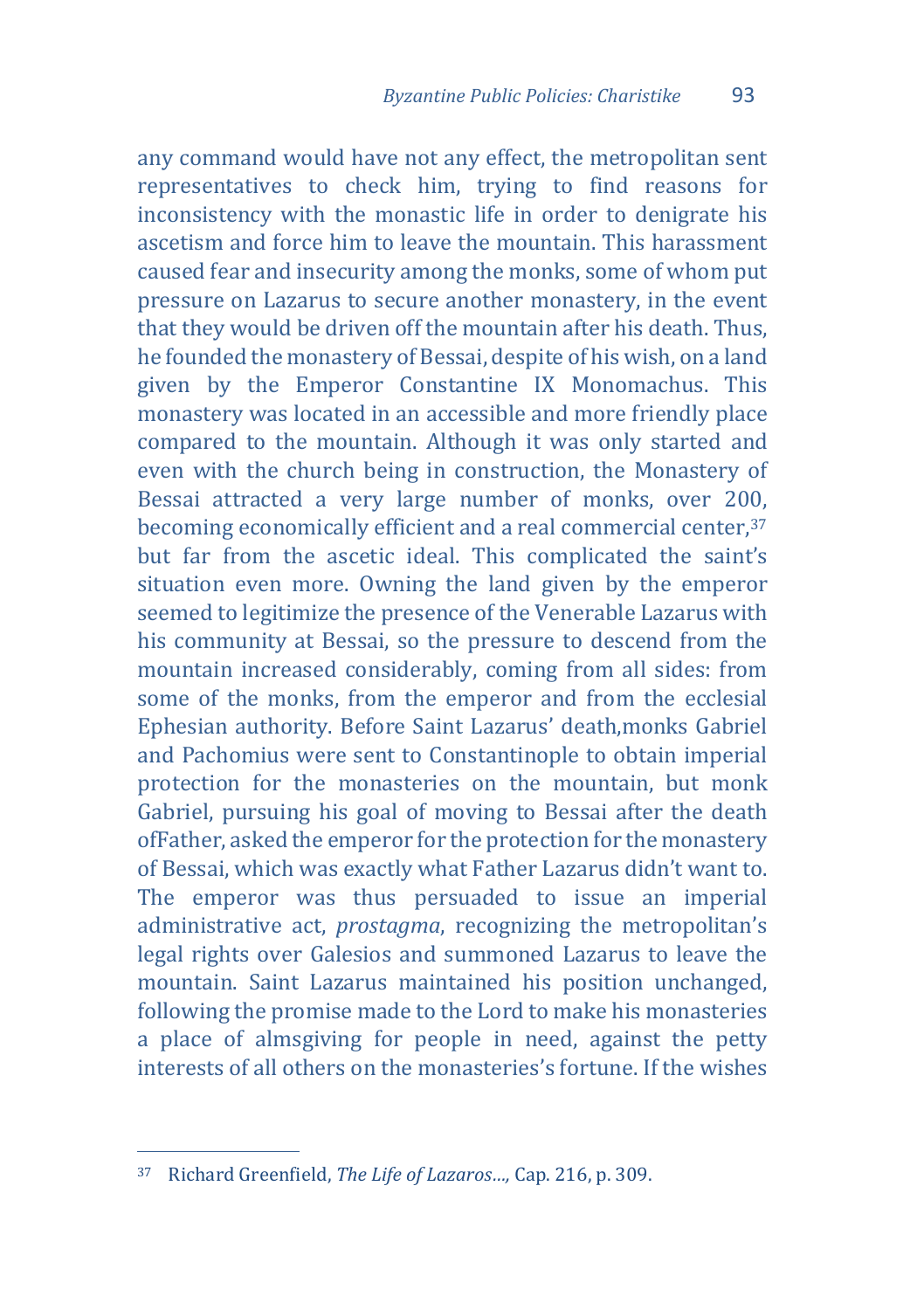of the monks and even of the emperor seemed somewhat justified, the attitude of the metropolitan of Ephesus it was at least bizarre. An explanation not so far from the truth in the context of the events in the eleventh century, is the pursuit of the material advantages that would have brought to the diocese a monastery founded by a monk with the reputation of a saint as Lazarus, located in an area accessible to visitors. The physical effort involved in climbing the Mount Galesios, due to the geographical landscape, to which was added the fear of devil's attacks in the pass that offered the only access to the mountain, limited the number of pilgrims, while a monastery built on a practicable road, as Bessai, would have attracted more benefactors with their gifts, being a good deal for an eventual *charistikarios*. Even if in the Life of Saint Lazarus the term *charistike*is not mentioned, this is the obvious reason for the reaction of the monks to the attempts of the Church authorities to control in one way or another the monasteries. The statement of the metropolitan and other clergymen from his circle, such as the bishop of Tralles, that the name of the Galesios will disappear after the death of Saint Lazarus, shows their lack of interest in the monasteries on the mountain. The imminent death of the saint could have been regarded by the clerics as a relief because it would have facilitated their takeover of these monasteries. But the continuation of the harassment of the monks even in the final days of Lazarus' life proves that, for the benefit of the metropolitan, the transition to the heaven of Father Lazarus had to take place in Bessai and not on Galesios, so the name of the saint could be linked to the first. The protection of the Lazarus' Monasteries on Mount Galesios was the reason for writting the ample composite document, the *Typikon,* which includes, besides the testament – the *dyatiposis* of Saint Lazarus, the set of rules that were to be observed by the monks in the monasteries and also the very comprehensive *Vita*. Immediately after the death of Father Lazarus, based on this act, the monks obtained the independence of the Galesiote monasteries confirmed by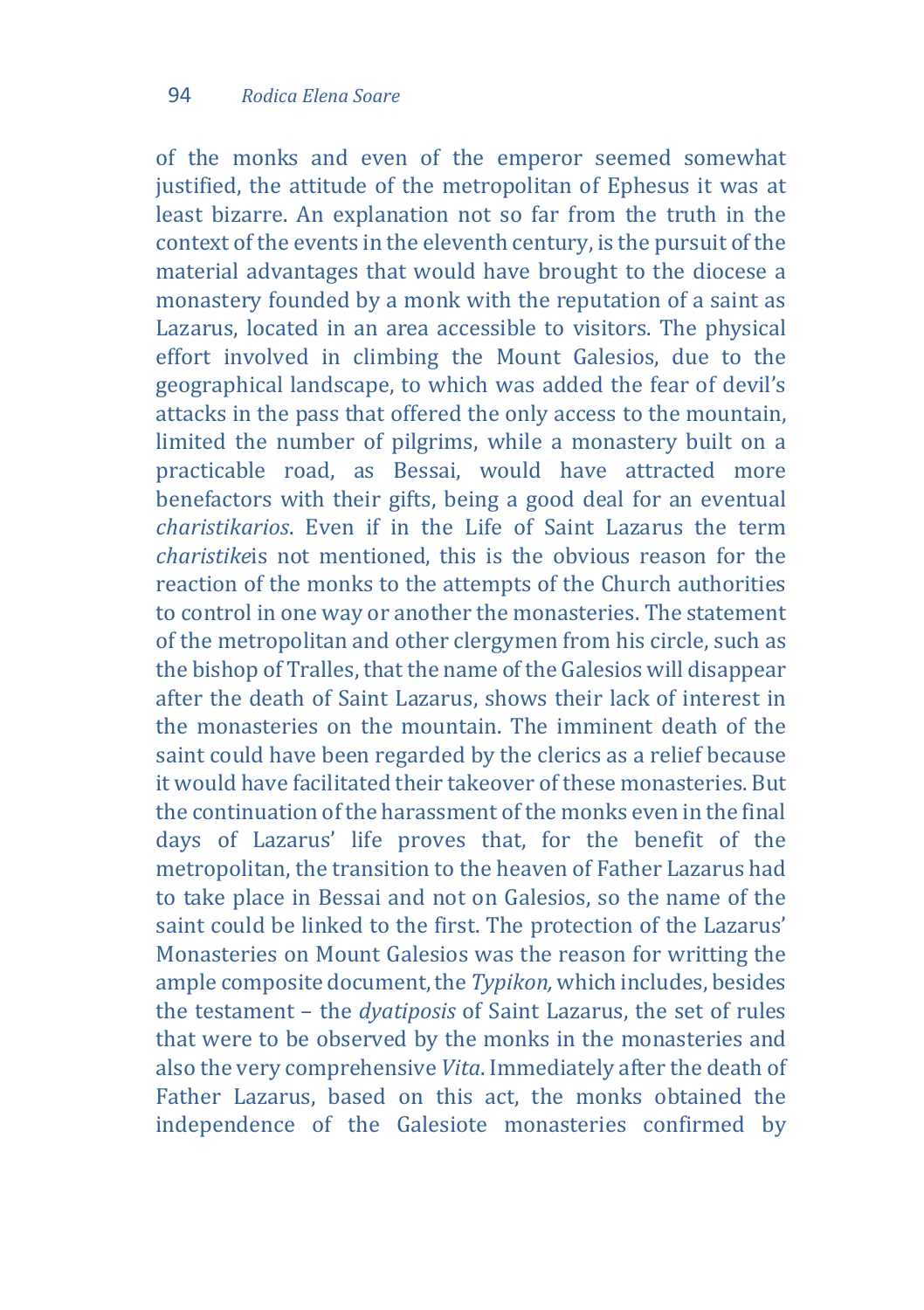Emperor Constantine IX Monomachos and the Patriarch Michael I Cerularius (1043-1058). [38](#page-20-0)

#### **6 Conclusion**

The spiritual perfection offered by the monasticism was the goal of the ascetic movement of the beginnings of Christianity. The material side cannot be excluded, however, through the human nature of the monk. The evolution of monasticism from the personal ascetic movement to the institutionalized form and the interaction with the other Byzantine institutions, presents specific formsin the eleventh century. By this century, monasticism had become an integral part of the Byzantine society in all its aspects. From an economic standpoint the growth of the monastic land patrimony required imperial intervention through a public policy, the *charistike*. It was designed to solve the problems of all parties involved: the State did not lose taxes provided by the agricultural land, the Church no longer had the burden of monasteries that could not support themselves and the monks could peacefuly deal with spiritual perfection and prayer for the good of the Empire. However, soon after the implementation of this public policy, in addition to<br>honest administrators there were also abusive ones honest administrators, there were Throughout the eleventh century, there were made many attempts to correct the illegals practices without terminate the *charistike*. The rapacity of the *charistikarioi* sparked protest reactions from some hierarchs, measures from some Constantinopolitan patriarchs and protective initiatives from the founders. An important consequence of the *charistike* was the emergence of independent monasteries, whose status was obtained through the monastic *typikon*. Appeared in previous centuries, the *typikon* became a document officially accepted by the patriarch and emperorin the eleventh century, gaining a

<span id="page-20-0"></span>j <sup>38</sup> Richard Greenfield, *The Life of Lazaros …*, Cap. 223, p. 316.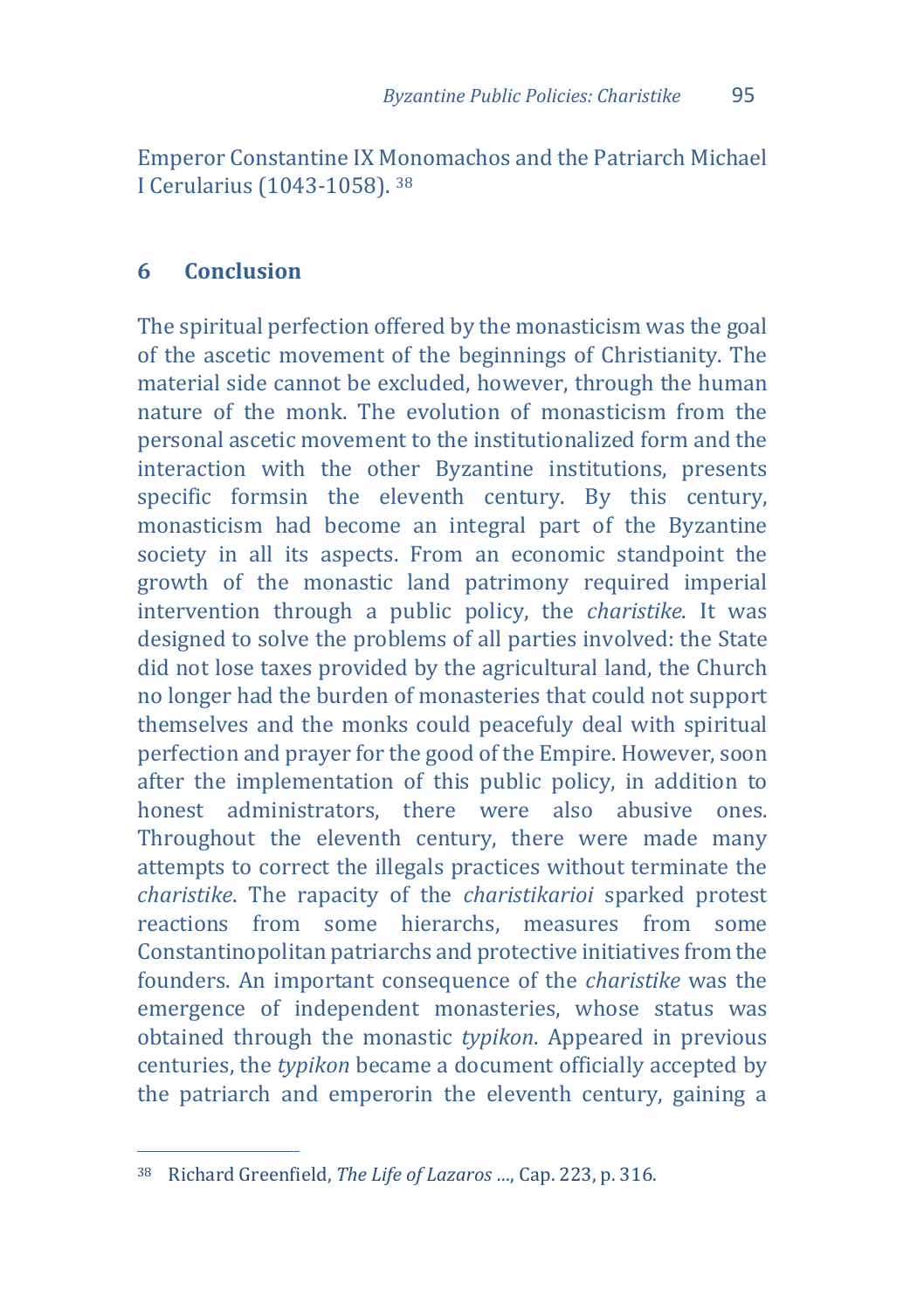standardized form and becoming an emblem for the Byzantine culture.

The practice of *charistike* disappeared by itselfwhen the shape of the benefitschanged. A new type of monasteries award worked in parallel with the *charistike*, the *ephoreia*, for which the beneficiary received a symbolic payment or was content with the spiritual gain of the good deed. *Ephoreia* replaced the *charistike* in the early twelfth century. The disappearance of the practice of *charistike* did not make up for the misdeeds. This overturned the way the secular world related to monasticism and brought changes in byzantine mentality. The boundary line between laity and monasticism had become extremely thin. The use of the goods of a monastery, although gifts brought to God, by laymen or even clergymen, was no longer considered a sin since the monks assumed poverty by entering into monasticism. The monks, sometimes being deprived of those necessary for the living by the *charistikarioi*, devoted more time than they should for work, and some even ended up practicing activities that were not in line with the status of a monk, such as trading.[39](#page-21-0) The monks seemed infected by the care for profit of the *charistikarioi*. The "body" of the Byzantine Empire, the profane, tried to take possession of the "soul", monasticism, and, finding blame for his own intrusion, lowered it from the pedestal of the Byzantine spiritual ideal by turning its face to the new humanistic cultural current born in the eleventh century.

Monasticism seemed changed also from the perspective of the clergy. The evaluation of monasticism during the twelfth century is expressed by the image of an abbot who teaches the monks how to obtain more fruits of the earth, forgetting about those of heaven. Archbishop Eustathios of Thessaloniki (1115-1195) noticed that the disobedience from inside of the monastery, mentioned by the Patriarch John V the Oxyte, was also extended outside it, some of the monks behaving without reverence for the

<span id="page-21-0"></span>j <sup>39</sup> Eustathii Thessalonicensis, *De Emendanda Vita Monachica*, Karin Metzler (ed.), W. de Gruyter, Berolini, 2006, Cap. 62, 64, pp. 73-77.